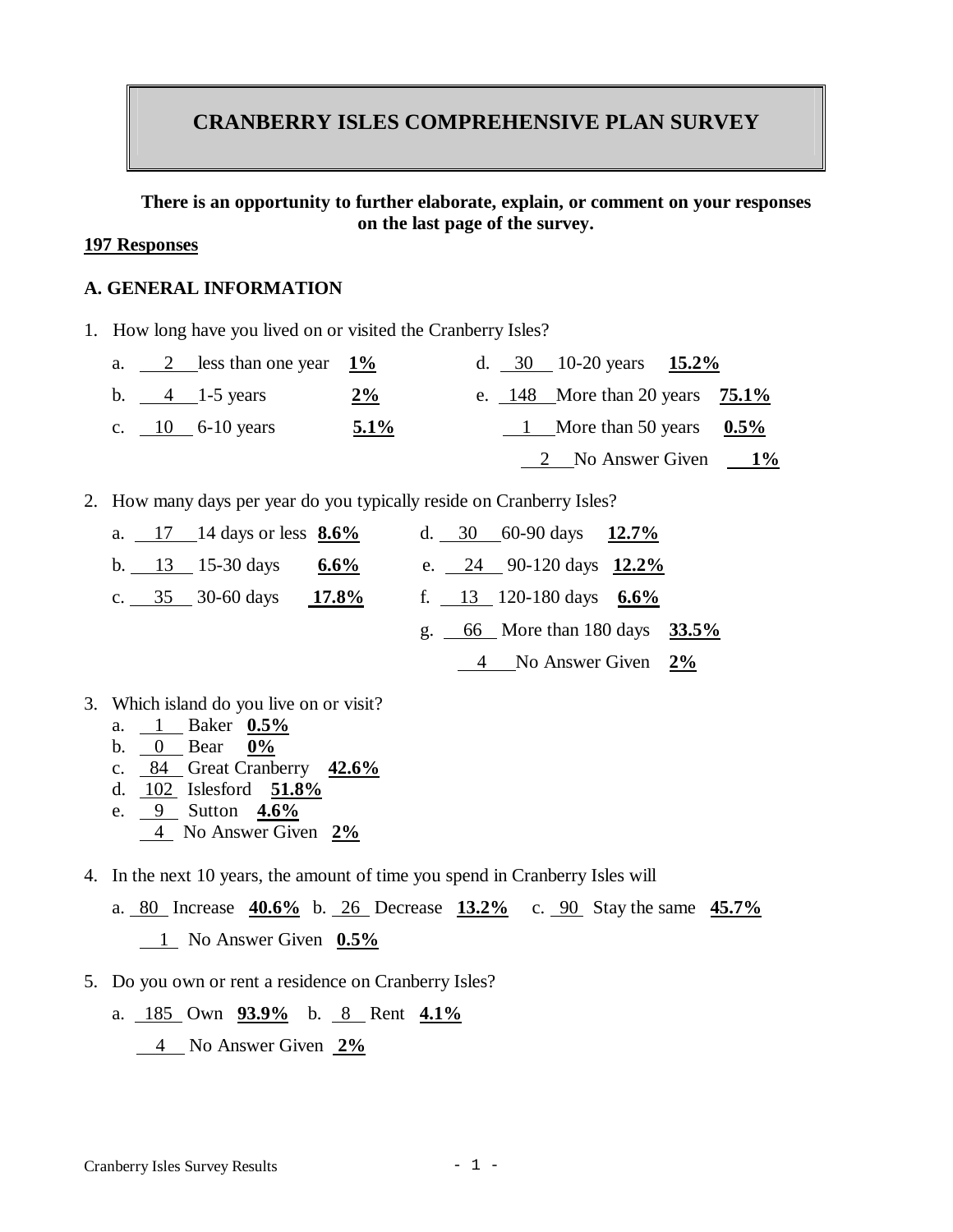- 6. If you own a house, how many days a year do you make it available to rent it to others?
- **a.** 143 0 days **72.6%** b. 16 1-30 days **8.1%** c. 17 30-90 days **8.6%** d. 8 90 days or more **4.1%** 12 No Answer Given **6.1%** 1 Not Applicable **0.5%** 7. If you own a house, is it winterized? a. 119 Yes **60.4%** b. 65 No **33%**
	- 12 No Answer Given **6.1%** 1 Not Applicable **0.5%**

### **B. MUNICPAL ISSUES**

1. Please provide your opinion of the following town services by checking the appropriate box. Feel free to add written comments on the last page.

|                                                           | Satisfactory   | <b>Needs</b> | <b>Needs Future</b>                                                                                                                  | N <sub>o</sub> |
|-----------------------------------------------------------|----------------|--------------|--------------------------------------------------------------------------------------------------------------------------------------|----------------|
|                                                           | $(\checkmark)$ | Immediate    |                                                                                                                                      | Response       |
|                                                           |                | Attention    |                                                                                                                                      | $(\checkmark)$ |
| a. Fire protection                                        | 83             | 65           |                                                                                                                                      | 16             |
|                                                           | 42.1%          | 33%          | 16.8%                                                                                                                                | 8.1%           |
|                                                           | 93             | 51           | 40                                                                                                                                   | 16             |
| b. Emergency medical response                             | 45.7%          | 25.9%        | Attention<br>$(\checkmark)$<br>33<br>20.3%<br>46<br>23.4%<br>36<br>18.3%<br>30<br>15.2%<br>23<br>11.7%<br>34<br>17.3%<br>27<br>13.7% | 8.1%           |
|                                                           | 100            | 32           |                                                                                                                                      | 19             |
| c. Police protection/public safety<br>d. Road maintenance | 50.8%          | 16.2%        |                                                                                                                                      | 9.6%           |
|                                                           | 113            | 29           |                                                                                                                                      | 19             |
|                                                           | 57.4%          | 14.7%        | 60                                                                                                                                   | 9.6%           |
|                                                           | 88             |              |                                                                                                                                      | 19             |
| e. Law/ordinance enforcement                              | 44.7%          | 30.5%        |                                                                                                                                      | 9.6%           |
|                                                           | 127            | 13           |                                                                                                                                      | 34             |
| f. Public schools                                         | 64.5%          | 6.6%         |                                                                                                                                      | 17.2%          |
|                                                           | 111            | 25           |                                                                                                                                      | 27             |
| g. Building code enforcement                              | 56.3%          | 12.7%        |                                                                                                                                      | 13.7%          |
|                                                           | 69             | 86           |                                                                                                                                      | 15             |
| h. Solid waste disposal                                   | 35%            | 43.7%        |                                                                                                                                      | 7.6%           |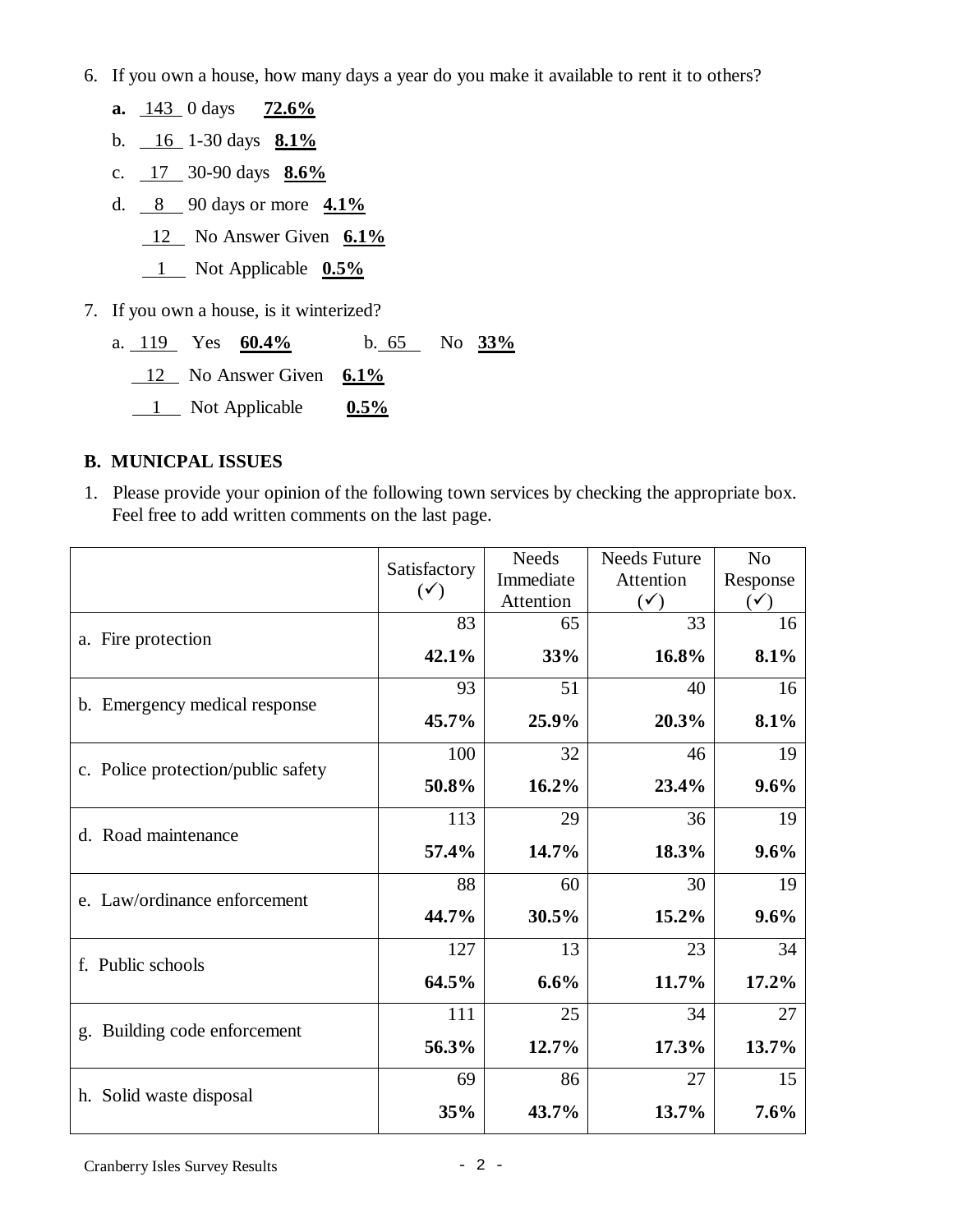| i. Town docking facilities<br>69.5%<br>9.6%<br>14.2%<br>6.6%<br>139<br>15<br>24<br>19<br>j. Public access to the shore<br>70.6%<br>7.6%<br>12.2%<br>9.6%<br>118<br>45<br>25<br>9<br>k. Ferry schedule<br>12.7%<br>6.4%<br>59.9%<br>22.8%<br>123<br>21<br>30<br>23<br>1. Harbor management<br>62.4%<br>10.7%<br>15.2%<br>11.7%<br>128<br>33<br>23<br>13<br>m. Town parking on mainland<br>65%<br>16.8%<br>6.6%<br>11.7%<br>53<br>35<br>n. Employment opportunities<br>54<br>55<br>26.9%<br>27.4%<br>17.8%<br>27.9%<br>o. Affordable housing<br>54<br>50<br>63<br>30<br>27.4%<br>25.4%<br>32%<br>15.2%<br>p. Drinking water (supply, quality.)<br>124<br>13<br>41<br>19<br>62.9%<br>6.6%<br>20.8%<br>9.6%<br>q. Number of motor vehicles<br>57<br>39<br>79<br>22<br>40.1%<br>28.9%<br>19.8%<br>11.2%<br>31<br>r. Mosquito control<br>73<br>73<br>20<br>37.1%<br>15.7%<br>10.1%<br>37.1%<br>s. Development of inland land<br>83<br>25<br>47<br>42<br>42.1%<br>12.7%<br>23.9%<br>21.3%<br>t. Utility services from mainland:<br>115<br>26<br>39<br>17<br>(telephone, power, fuel)<br>58.4%<br>13.2%<br>8.6%<br>19.8%<br>u. High-speed Internet access<br>71<br>43<br>45<br>38<br>36%<br>22.8%<br>19.3%<br>21.8%<br>v. Other (specify):<br>180<br>12<br>4<br>1<br>6.1%<br>91.4%<br>$2\%$<br>0.5% | 137 | 19 | 28 | 13 |
|---------------------------------------------------------------------------------------------------------------------------------------------------------------------------------------------------------------------------------------------------------------------------------------------------------------------------------------------------------------------------------------------------------------------------------------------------------------------------------------------------------------------------------------------------------------------------------------------------------------------------------------------------------------------------------------------------------------------------------------------------------------------------------------------------------------------------------------------------------------------------------------------------------------------------------------------------------------------------------------------------------------------------------------------------------------------------------------------------------------------------------------------------------------------------------------------------------------------------------------------------------------------------------------------|-----|----|----|----|
|                                                                                                                                                                                                                                                                                                                                                                                                                                                                                                                                                                                                                                                                                                                                                                                                                                                                                                                                                                                                                                                                                                                                                                                                                                                                                             |     |    |    |    |
|                                                                                                                                                                                                                                                                                                                                                                                                                                                                                                                                                                                                                                                                                                                                                                                                                                                                                                                                                                                                                                                                                                                                                                                                                                                                                             |     |    |    |    |
|                                                                                                                                                                                                                                                                                                                                                                                                                                                                                                                                                                                                                                                                                                                                                                                                                                                                                                                                                                                                                                                                                                                                                                                                                                                                                             |     |    |    |    |
|                                                                                                                                                                                                                                                                                                                                                                                                                                                                                                                                                                                                                                                                                                                                                                                                                                                                                                                                                                                                                                                                                                                                                                                                                                                                                             |     |    |    |    |
|                                                                                                                                                                                                                                                                                                                                                                                                                                                                                                                                                                                                                                                                                                                                                                                                                                                                                                                                                                                                                                                                                                                                                                                                                                                                                             |     |    |    |    |
|                                                                                                                                                                                                                                                                                                                                                                                                                                                                                                                                                                                                                                                                                                                                                                                                                                                                                                                                                                                                                                                                                                                                                                                                                                                                                             |     |    |    |    |
|                                                                                                                                                                                                                                                                                                                                                                                                                                                                                                                                                                                                                                                                                                                                                                                                                                                                                                                                                                                                                                                                                                                                                                                                                                                                                             |     |    |    |    |
|                                                                                                                                                                                                                                                                                                                                                                                                                                                                                                                                                                                                                                                                                                                                                                                                                                                                                                                                                                                                                                                                                                                                                                                                                                                                                             |     |    |    |    |
|                                                                                                                                                                                                                                                                                                                                                                                                                                                                                                                                                                                                                                                                                                                                                                                                                                                                                                                                                                                                                                                                                                                                                                                                                                                                                             |     |    |    |    |
|                                                                                                                                                                                                                                                                                                                                                                                                                                                                                                                                                                                                                                                                                                                                                                                                                                                                                                                                                                                                                                                                                                                                                                                                                                                                                             |     |    |    |    |
|                                                                                                                                                                                                                                                                                                                                                                                                                                                                                                                                                                                                                                                                                                                                                                                                                                                                                                                                                                                                                                                                                                                                                                                                                                                                                             |     |    |    |    |
|                                                                                                                                                                                                                                                                                                                                                                                                                                                                                                                                                                                                                                                                                                                                                                                                                                                                                                                                                                                                                                                                                                                                                                                                                                                                                             |     |    |    |    |
|                                                                                                                                                                                                                                                                                                                                                                                                                                                                                                                                                                                                                                                                                                                                                                                                                                                                                                                                                                                                                                                                                                                                                                                                                                                                                             |     |    |    |    |
|                                                                                                                                                                                                                                                                                                                                                                                                                                                                                                                                                                                                                                                                                                                                                                                                                                                                                                                                                                                                                                                                                                                                                                                                                                                                                             |     |    |    |    |
|                                                                                                                                                                                                                                                                                                                                                                                                                                                                                                                                                                                                                                                                                                                                                                                                                                                                                                                                                                                                                                                                                                                                                                                                                                                                                             |     |    |    |    |
|                                                                                                                                                                                                                                                                                                                                                                                                                                                                                                                                                                                                                                                                                                                                                                                                                                                                                                                                                                                                                                                                                                                                                                                                                                                                                             |     |    |    |    |
|                                                                                                                                                                                                                                                                                                                                                                                                                                                                                                                                                                                                                                                                                                                                                                                                                                                                                                                                                                                                                                                                                                                                                                                                                                                                                             |     |    |    |    |
|                                                                                                                                                                                                                                                                                                                                                                                                                                                                                                                                                                                                                                                                                                                                                                                                                                                                                                                                                                                                                                                                                                                                                                                                                                                                                             |     |    |    |    |
|                                                                                                                                                                                                                                                                                                                                                                                                                                                                                                                                                                                                                                                                                                                                                                                                                                                                                                                                                                                                                                                                                                                                                                                                                                                                                             |     |    |    |    |
|                                                                                                                                                                                                                                                                                                                                                                                                                                                                                                                                                                                                                                                                                                                                                                                                                                                                                                                                                                                                                                                                                                                                                                                                                                                                                             |     |    |    |    |
|                                                                                                                                                                                                                                                                                                                                                                                                                                                                                                                                                                                                                                                                                                                                                                                                                                                                                                                                                                                                                                                                                                                                                                                                                                                                                             |     |    |    |    |
|                                                                                                                                                                                                                                                                                                                                                                                                                                                                                                                                                                                                                                                                                                                                                                                                                                                                                                                                                                                                                                                                                                                                                                                                                                                                                             |     |    |    |    |
|                                                                                                                                                                                                                                                                                                                                                                                                                                                                                                                                                                                                                                                                                                                                                                                                                                                                                                                                                                                                                                                                                                                                                                                                                                                                                             |     |    |    |    |
|                                                                                                                                                                                                                                                                                                                                                                                                                                                                                                                                                                                                                                                                                                                                                                                                                                                                                                                                                                                                                                                                                                                                                                                                                                                                                             |     |    |    |    |
|                                                                                                                                                                                                                                                                                                                                                                                                                                                                                                                                                                                                                                                                                                                                                                                                                                                                                                                                                                                                                                                                                                                                                                                                                                                                                             |     |    |    |    |
|                                                                                                                                                                                                                                                                                                                                                                                                                                                                                                                                                                                                                                                                                                                                                                                                                                                                                                                                                                                                                                                                                                                                                                                                                                                                                             |     |    |    |    |
|                                                                                                                                                                                                                                                                                                                                                                                                                                                                                                                                                                                                                                                                                                                                                                                                                                                                                                                                                                                                                                                                                                                                                                                                                                                                                             |     |    |    |    |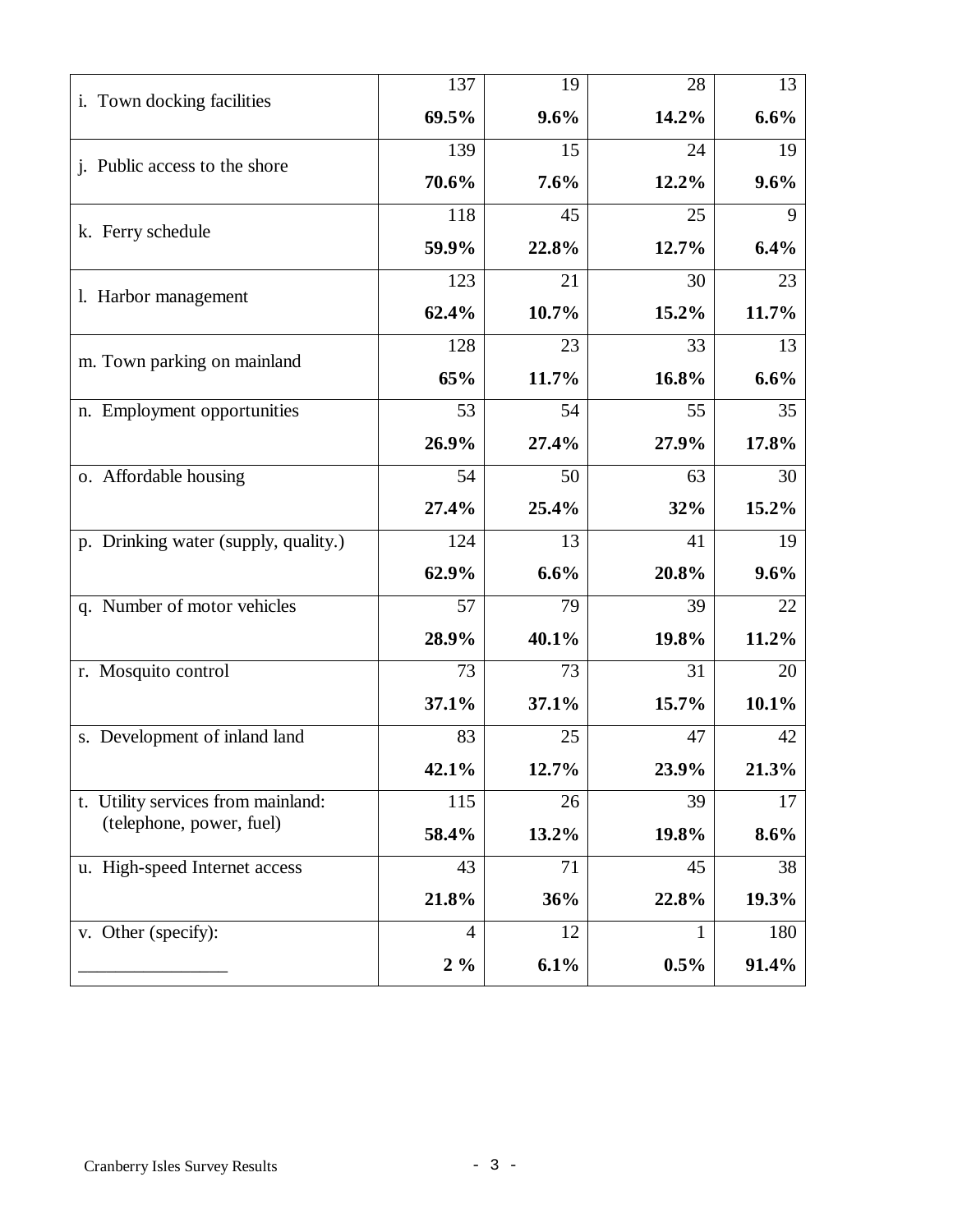**2. For those issues you marked "Needs Immediate Attention," above, please offer your suggestion(s) as to how the Town might address the problem.** 

| For those issues you marked "Needs Immediate Attention" offer<br>suggestion to address problem                                                                                                                                                                          | <b>Frequency Percent</b> |      | Cum<br>Percent |
|-------------------------------------------------------------------------------------------------------------------------------------------------------------------------------------------------------------------------------------------------------------------------|--------------------------|------|----------------|
| "Needs immediate Attention" suggests great urgency. I think of these as<br>areas for improvement.                                                                                                                                                                       | 1                        | 0.5% | 0.5%           |
| #1 Garbage - #2 Internet - I think the town is moving, at last, on all<br>these points.                                                                                                                                                                                 | 1                        | 0.5% | 1.0%           |
| (a) and (b) are being addressed. (h) we need roadside pick up on<br>Islesford!!!!!! Recycling should be recycled!!!!!!                                                                                                                                                  | 1                        | 0.5% | 1.6%           |
| (d) Road and island maintenance, junk cars, traps, lobster pins,<br>shorefront face lift and restoration                                                                                                                                                                | $\mathbf{1}$             | 0.5% | 2.1%           |
| (h) revisit current contract (q) limit # of cars, for seasonal visitors<br>encourage golf carts (u) build a tower (k) year rounders need a schedule<br>to make it possible to live on island & work 9-5 on mainland, school<br>friendly for families/don't want to move |                          | 0.5% | 2.6%           |
| $(i)$ more finger piers $(u)$ more servers at library                                                                                                                                                                                                                   | $\mathbf{1}$             | 0.5% | 3.1%           |
| $(k)$ better telephone communication $(m)$ more parking in NEH                                                                                                                                                                                                          | $\mathbf{1}$             | 0.5% | 3.6%           |
| $(k)$ Winter schedule doesn't allow for off island employment $(q)$ too<br>many cars, chokes parking lot, fills land with old non working cars, (s)<br>Wild space B scarce, understanding needed for development of private<br>space and environmental impact           | 1                        | 0.5% | 4.1%           |
| $(q)$ have a hefty fee for vehicles so people will get them off island besides<br>on (u) I don't really know how this happens but it would be great                                                                                                                     | $\mathbf{1}$             | 0.5% | 4.7%           |
| ** home maintenance reinforcement of safety for card, restrictions on<br>the number of cars a family, should have some enforcement of<br>maintaining one's home and property                                                                                            | 1                        | 0.5% | 5.2%           |
| **commercial freight and waterfront safety (a) need better public<br>education & incentives to get more involvement by all summer/winter<br>folks Maybe financial or provisions for discounted extinguishers or fire<br>alarmsmany additional comments on attached pg   | 1                        | 0.5% | 5.7%           |
| **enforce building code - make the town maintain the cemeteries. I<br>believe state law is that towns must care for cemeteries if there are<br>veterans buried there; but town does nothing here. Up to date local<br>telephone directory with other useful info.       | 1                        | 0.5% | 6.2%           |
| ** general store supplies building code enforcement - doesn't seem to be<br>repercussions for people who don't get permits, environmental issues<br>seem to be ignored /solid waste disposal - the new compactors will be<br>the solution they need to be put in place  | 1                        | 0.5% | 6.7%           |
| **HUGE Parking problem more parking space enforce docking rules<br>more float space                                                                                                                                                                                     | $\mathbf{1}$             | 0.5% | 7.3%           |
| **island clutter                                                                                                                                                                                                                                                        | $\mathbf{1}$             | 0.5% | 7.8%           |
| **island parking at dock on Great Cranberry For 2 years I have had                                                                                                                                                                                                      | $\mathbf{1}$             | 0.5% | 8.3%           |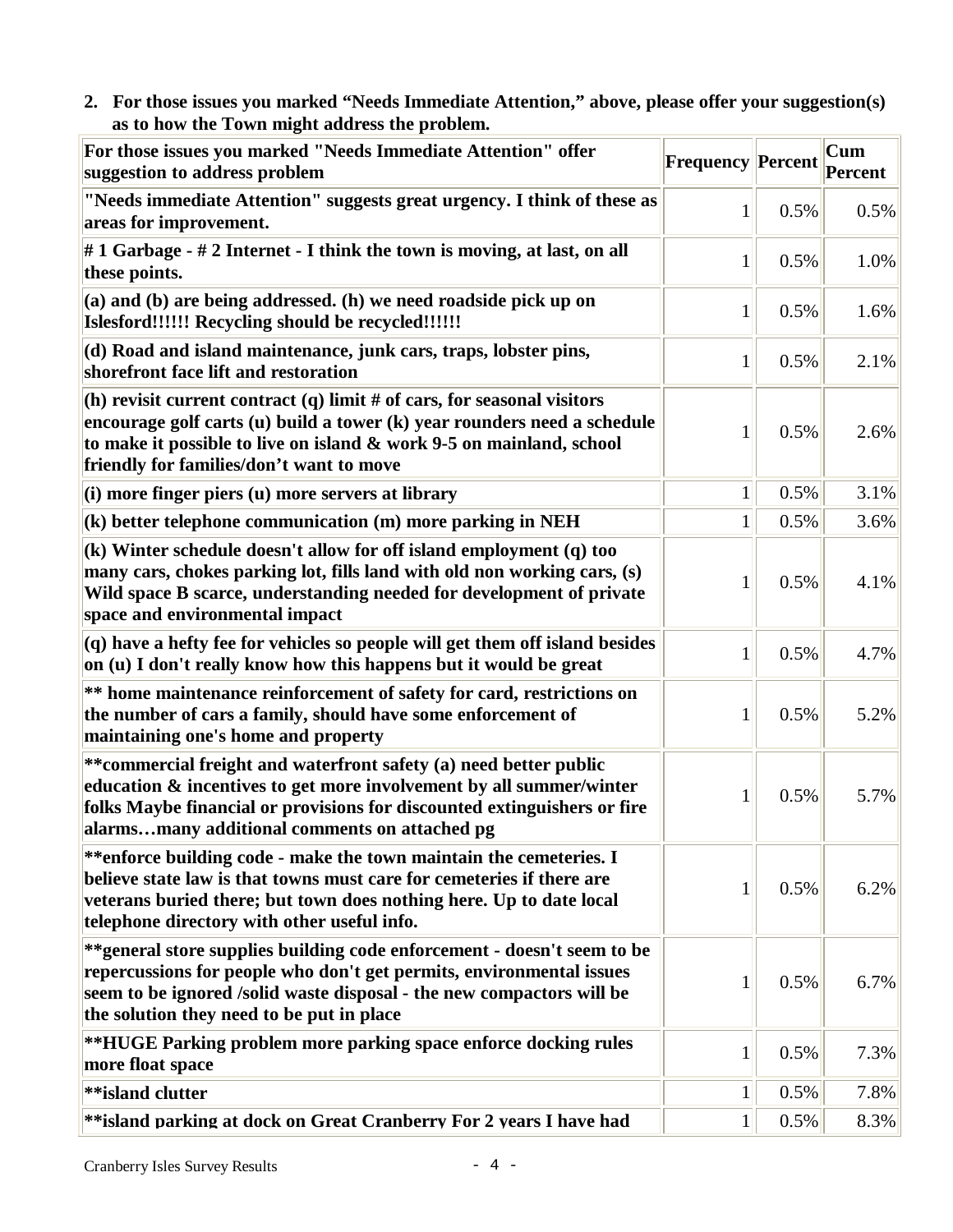| my homeowner's insurance policy terminated after 23 years because of<br>fire protection class on Great Cranberry                                                                                                                                                            |              |      |       |
|-----------------------------------------------------------------------------------------------------------------------------------------------------------------------------------------------------------------------------------------------------------------------------|--------------|------|-------|
| **parking side road on Cranberry - parking at town dock - respecting<br>other people's property                                                                                                                                                                             | 1            | 0.5% | 8.8%  |
| ** plumbing and electrical                                                                                                                                                                                                                                                  | 1            | 0.5% | 9.3%  |
| ** public phone by dock bats and bat house building                                                                                                                                                                                                                         | $\mathbf{1}$ | 0.5% | 9.8%  |
| ** recycling reward for car removal                                                                                                                                                                                                                                         | $\mathbf{1}$ | 0.5% | 10.4% |
| ** speed limit to 15 mph. Post signs and enforce                                                                                                                                                                                                                            | $\mathbf{1}$ | 0.5% | 10.9% |
| **tourism revenue. If I knew, I would fix it.                                                                                                                                                                                                                               | $\mathbf{1}$ | 0.5% | 11.4% |
| **Town Management a better year round ferry schedule would go to<br>great lengths in improving the sustainability $\&$ health of a vibrant year<br>round community                                                                                                          | 1            | 0.5% | 11.9% |
| **waterfront From the rotting garbage at the rest. To the abandoned<br>cars at the town dock/cars left to sit while people come home on<br>Memorial Day & don't return till Aug. The first impression is awful.<br>There is no pride in how the community looks.            | 1            | 0.5% | 12.4% |
| Fire depts need to continue upgrade. Scheduled maintenance of roads is<br>necessary. Cutting cost of solid waste disposal is critical. Should have<br>harbor mgmt plan to address mooring; enforcement of docking regs,<br>arrangement of facilities, need more dinghy ties | 1            | 0.5% | 13.0% |
| 2 cars per family at most. NOT FOURTEEN!                                                                                                                                                                                                                                    | $\mathbf{1}$ | 0.5% | 13.5% |
| (a) $\&$ (b) upgrade and publicize procedure; d) repair all town roads; R)<br>open all drainage ditches to the sea; NEED MOSQUITO CONTROL<br><b>BEFORE SPRING HATCH AND REPEAT AT APPROPRIATE</b><br><b>INTERVALS UNTIL FROST</b>                                           | 1            | 0.5% | 14.0% |
| a truly workable work boat ferry service is greatly needed with a ferry<br>leaving Islesford early enough (6:30) to get to jobs on the mainland year<br>round                                                                                                               | 1            | 0.5% | 14.5% |
| (a) cleanup blow downs-create fire breaks (m) needs more control at<br>Joy St. (n) unfortunately I have no practical suggestions                                                                                                                                            | $\mathbf{1}$ | 0.5% | 15.0% |
| $(a)$ continue with programs started $(h)$ go back to curb side pick up                                                                                                                                                                                                     | $\mathbf{1}$ | 0.5% | 15.5% |
| (a) continue excellent progress on Islesford; (b) train 2 EMT's/island,<br>initiate CPR training; (c) consistency of ordinance enforcement<br>important; (h) Weekly curbside pick-up; (k) town should subsidize<br>early & night shift to enable commuter boat              | $\mathbf 1$  | 0.5% | 16.1% |
| Affordable housing - allow less construction of houses that cater to<br>wealthier population. # of motor vehicles - do survey of island cars (like<br>a registry) and tow the junkers away                                                                                  | 1            | 0.5% | 16.6% |
| All of the above referenced items should be dealt with when considering<br>comp plan because they are quality of life issues.                                                                                                                                               | 1            | 0.5% | 17.1% |
| All residents and summer people should have information card about<br>who to contact and procedures for emergency. Reduce parking in lot<br>near/around store.                                                                                                              | 1            | 0.5% | 17.6% |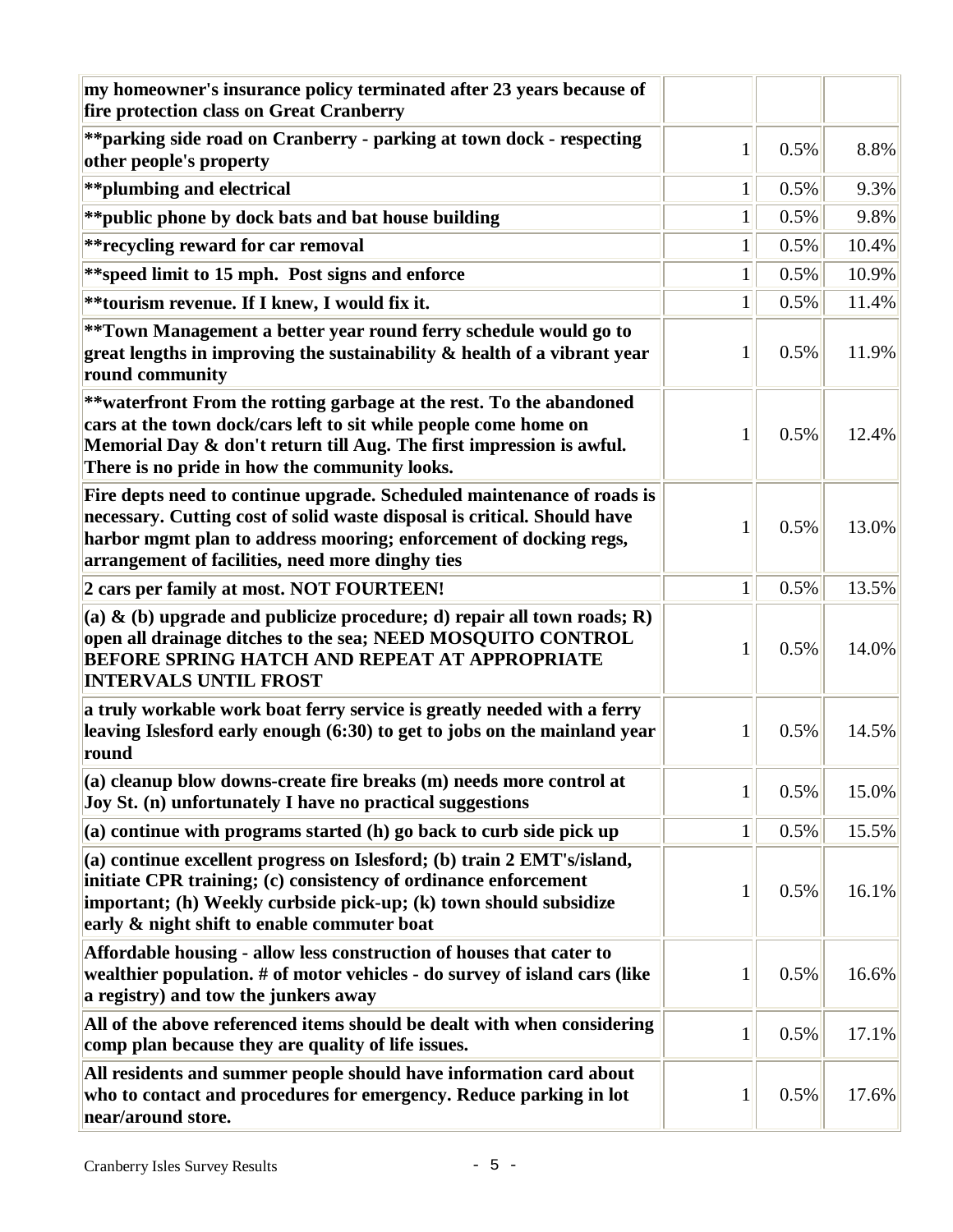| an organized volunteer fire dept-some sort of police control over<br>vandalism and enforcing the laws we have-strict review of any future<br>building on the island - Remove dump from present location (i.e.<br>wetland) to where it was voted to put the transfer stat. | 1            | 0.5% | 18.1% |
|---------------------------------------------------------------------------------------------------------------------------------------------------------------------------------------------------------------------------------------------------------------------------|--------------|------|-------|
| Basic public services like fire protection (which affects insurance rates)<br>medical, waste disposal - I suggest a priority rating for every service<br>and the plan for improvement                                                                                     | 1            | 0.5% | 18.7% |
| Broadband on island would be great. Sutton town roads and Town<br>Beach need attention. Solid Waste disposal is tentatively ok now<br>Mosquitoes are out of control-spray something. Cranberry Cove is not<br>as competent or reliable as it was under prev mgmt          | 1            | 0.5% | 19.2% |
| Building code enforcement - more control of shoreland building Ferry<br>schedule - need high school transportation for students in AM also for<br>work commutes Utility - fuel/propane access needs to improve to a<br>regular schedule                                   | 1            | 0.5% | 19.7% |
| cannot satisfactorily answer at this time                                                                                                                                                                                                                                 | $\mathbf{1}$ | 0.5% | 20.2% |
| continue to hire or improve payment for solid waste disposal from<br>Sutton. Intervene with Sutton and SW harbor ferry company to<br>improve services. Make more parking stickers available for guests.                                                                   | 1            | 0.5% | 20.7% |
| cut down on # of cars and trucks, get them out of the town field, fire<br>and emergency are being addressed right now, solid waste should be<br>confined to an efficient area, non polluting, we need zoning to keep land<br>from being divided up                        | 1            | 0.5% | 21.2% |
| (d) the culvert in front of our house has been plugged up for year<br>causing water to backup and mosquitoes to breed. Have dumpsters<br>emptied more often. Look into decreasing minimum lot size. Give the<br>owner of junk cars 30 days to remove them or face fines   | 1            | 0.5% | 21.8% |
| Drain the ditches to remove stagnant water                                                                                                                                                                                                                                | $\mathbf{1}$ | 0.5% | 22.3% |
| Dump unused vehicles and create a limit for number of vehicles a<br>person can own on the island. Don't let __bring anymore on the island                                                                                                                                 | $\mathbf{1}$ | 0.5% | 22.8% |
| $(e)$ Tie up time at dock should be enforced. (f) container should be<br>clearly marked for contents (i) space for skiffs/outboard inadequate (q)<br>suggest creating a true parking area using part of town field not all<br>vehicles actively in use                    | 1            | 0.5% | 23.3% |
| efforts to improve fire & medical -right direction, continue support. A<br>properly trained & assertive constable needed. The solid waste<br>imbroglio must be solved quickly. There should be much stricter<br>ordinance on abandoned cars & enforced. Mosquito control  | 1            | 0.5% | 23.8% |
| employment opportunities would be less of a problem if the ferry<br>schedule was more conducive to jobs off island # of motor vehicles<br>should be limited per family                                                                                                    | 1            | 0.5% | 24.4% |
| enforce motor vehicle and docking ordinances                                                                                                                                                                                                                              | $\mathbf{1}$ | 0.5% | 24.9% |
| expand mailboat service to accommodate off island employment and<br>school attendance, make intelligent fiscal decisions by discussion<br>solutions to problems with other island town officials to avoid mistakes                                                        | $\mathbf 1$  | 0.5% | 25.4% |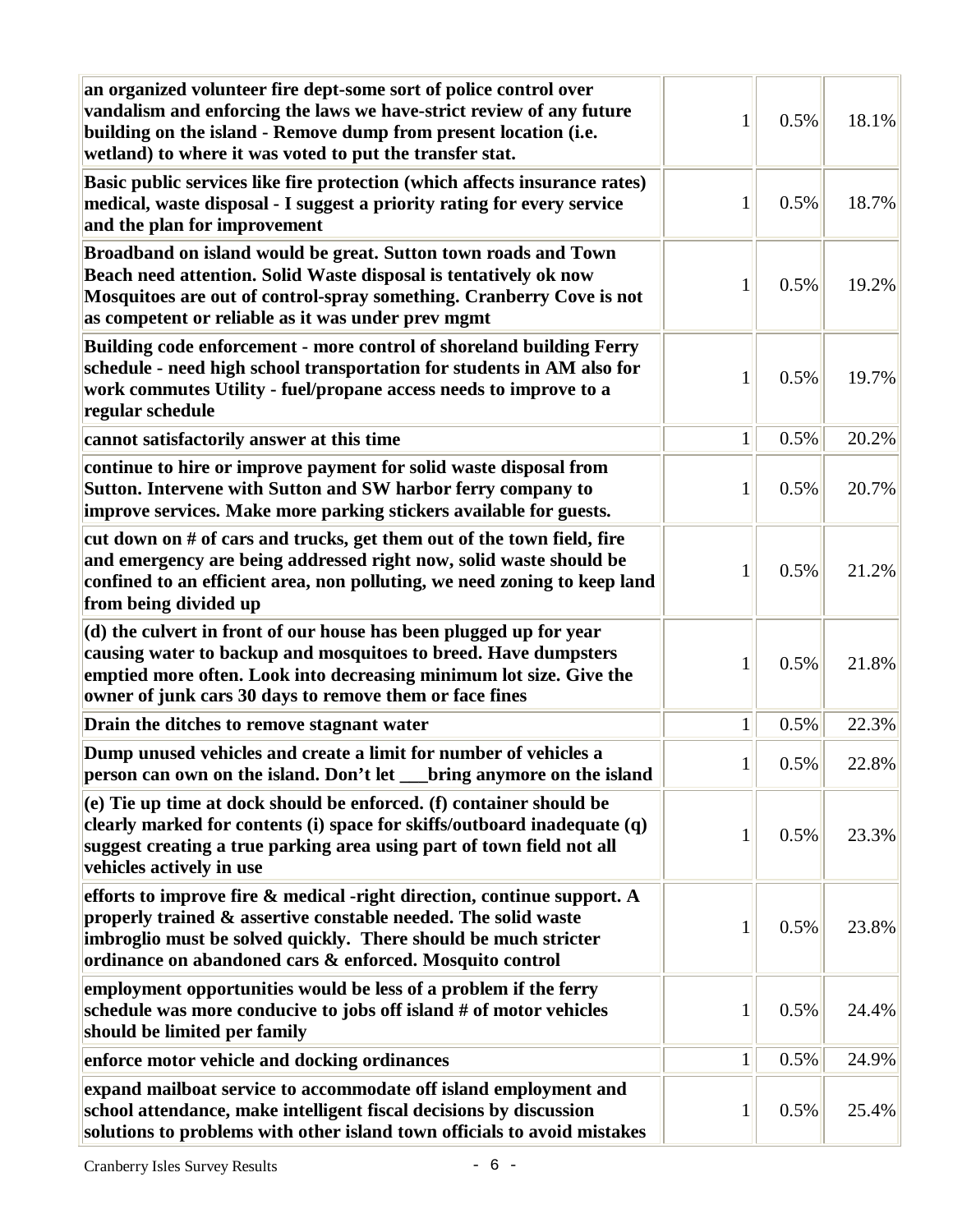| expanded ferry schedule to help employment - town grants??????                                                                                                                                                                                                 | $\mathbf{1}$ | 0.5% | 25.9% |
|----------------------------------------------------------------------------------------------------------------------------------------------------------------------------------------------------------------------------------------------------------------|--------------|------|-------|
| fire and EMS are getting immediate attention now. Solid waste not sure<br>what need to be done but bad situation. Too many junk cars on island.<br>Keep ditches running there is too much stagnant water                                                       | 1            | 0.5% | 26.4% |
| Fire and medical response are making good progress on Islesford.<br>Courtney is doing great work and I hope is getting the support to<br>continue. See additional Comments.                                                                                    | 1            | 0.5% | 26.9% |
| Fire department needs more water supply -school needs more children                                                                                                                                                                                            | $\mathbf{1}$ | 0.5% | 27.5% |
| Fire is a concern especially response time. No enforcement of laws.<br>Should waste disposal dumpsters be next to pond? Mosquitoes are out<br>of control. Do we have to wait until someone gets really sick before we<br>do anything?                          | 1            | 0.5% | 28.0% |
| Fire protection has greatly improved but will always be a prime<br>consideration. CC has done a great job. Continue to educate summer<br>people. Solid Waste -more cost-no pick up-little recycle- way too many<br>cars on island. Should have to get a permit | 1            | 0.5% | 28.5% |
| Fire-experts are available Police/law - it is not acceptable to allow<br>neighbors or kids to destroy property because "that is the way it always<br>has been" Parental Responsibility is needed and community needs to<br>decide what is acceptable behavior  | 1            | 0.5% | 29.0% |
| For mosquito control see report of Dwelly Committee rejected by Town<br>meeting                                                                                                                                                                                | $\mathbf{1}$ | 0.5% | 29.5% |
| get rid of cars that are unusable - bring more dragonflies to eat the<br>mosquitoes                                                                                                                                                                            | 1            | 0.5% | 30.1% |
| Get Selectmen to get the potholes fixed!                                                                                                                                                                                                                       | $\mathbf{1}$ | 0.5% | 30.6% |
| (h) this may have been taken care of with the last contract but it has<br>been a mess in the recent past (o) great progress has been made with the<br>one available house. The realty trust should continue its good work                                      | 1            | 0.5% | 31.1% |
| harbor management - need active harbor master for each island                                                                                                                                                                                                  | $\mathbf{1}$ | 0.5% | 31.6% |
| Hire off island law enforcement. Enforce present laws, CIRT needs<br>more support financially                                                                                                                                                                  | $\mathbf{1}$ | 0.5% | 32.1% |
| Hire the necessary personnel to do the jobs and will see the job<br>completed. Hired personnel to help at dumpsters. Ice needs to be<br>removed from steps regularly                                                                                           | 1            | 0.5% | 32.6% |
| I feel there should be an established limit to number of unregistered<br>vehicles allowed outdoors on people's property. We need quicker<br>response to acts of lawlessness, speeding, drunk driving, etc.                                                     | 1            | 0.5% | 33.2% |
| I know it is in the process for developing but I am sorry I don't have the<br>answer                                                                                                                                                                           | $\mathbf{1}$ | 0.5% | 33.7% |
| I think more attention should be paid the building codes. People should<br>not be able to put up whatever they please and not get permits. The<br>problem is not a lack of laws but one of enforcement.                                                        | 1            | 0.5% | 34.2% |
| I think that all beaches should be public and I am tired of getting<br>thrown off of "other's peoples" beaches (I, by the way, own beachfront)                                                                                                                 | 1            | 0.5% | 34.7% |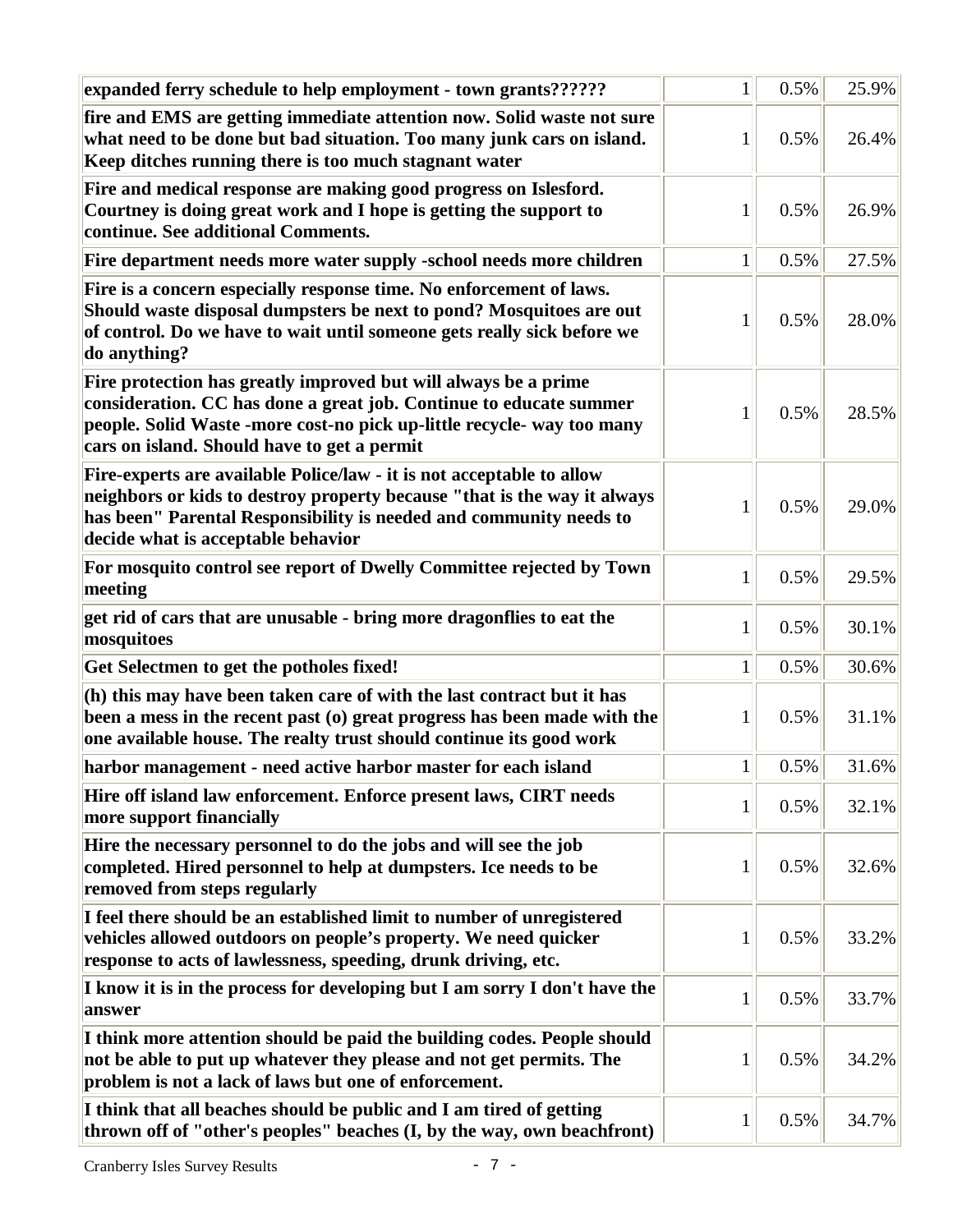| I think that many of the issues are being addressed but I do believe we<br>need to address employment opportunities if we want year round<br>residents, maybe high speed internet will help                                                                                 | 1            | 0.5% | 35.2% |
|-----------------------------------------------------------------------------------------------------------------------------------------------------------------------------------------------------------------------------------------------------------------------------|--------------|------|-------|
| I think they are in the process of updating fire, EMS and police                                                                                                                                                                                                            | $\mathbf{1}$ | 0.5% | 35.8% |
| I'd like to have more boats in the winter running later and even an<br>early morning one so people can live on the island and work off island<br>more easily. Maybe we could have something like Swan's Island's state<br>ferry service.                                    | 1            | 0.5% | 36.3% |
| I'm not for clear-cutting the entire island but the threat of a forest fire<br>is very real. We need to explore ways to mitigate the danger of a<br>conflagration before too late.                                                                                          | 1            | 0.5% | 36.8% |
| it would be in the town's best interest to partially fund High Speed<br>Internet access along with private grants & user fees. Jobs are a big<br>problem in keeping families on the island (who will then pay taxes)<br>internet increases job possibilities                | 1            | 0.5% | 37.3% |
| $(k)$ and (t) revise/expand winter schedule - alternative barging; (d), (e)<br>& (l) needs prioritizing and scheduling by selectmen                                                                                                                                         | $\mathbf{1}$ | 0.5% | 37.8% |
| lack of school is symptomatic of the death of the town, The folly in<br>Manset is bankrupting the town, commercial investment is the only way<br>to jobs, it requires vision, 1 vehicle per year round resident is sufficient,<br>mosquito ditches need to be renewed       | 1            | 0.5% | 38.3% |
| Law enforcement - The historical approach has been destroyed by those<br>importing mainland concepts. Now a whole new Cranberry-specific<br>approach has to be created. $(m)$ get the municipal corporation done. $(n)$<br>improving the 12 month economy is the $#1$ issue | 1            | 0.5% | 38.9% |
| Law enforcement Issue: Hiring full time law enforcement people.<br><b>Mosquito Control Issue: Environmentally friendly spraying for</b><br>mosquitoes                                                                                                                       | 1            | 0.5% | 39.4% |
| law enforcement official needed, work ferry needed year round                                                                                                                                                                                                               | $\mathbf{1}$ | 0.5% | 39.9% |
| law enforcement-back the constable, ferry schedule-earlier boats for off<br>island commuting, number motor vehicles-1 per household                                                                                                                                         | $\mathbf{1}$ | 0.5% | 40.4% |
| Limit # of vehicles owned by or parked at one household, Solar phone<br>battery so phone service continues when power is out for more than a<br>day, high speed internet access to allow more people to work at home                                                        | 1            | 0.5% | 40.9% |
| limit number of vehicles. Solid waste-renegotiate contract and hire<br>someone else. Roads - make all roads town roads or else differentiate in<br>taxes.                                                                                                                   | 1            | 0.5% | 41.5% |
| Limit parking at town dock and stop encroachment on town field.<br>Consider chemical control of mosquitoes. Enforce trash, dog and car<br>insurance laws and ordinance. Homeowners should instruct renters<br>about trash and fires.                                        | $\mathbf 1$  | 0.5% | 42.0% |
| maintain the roads!!!                                                                                                                                                                                                                                                       | $\mathbf{1}$ | 0.5% | 42.5% |
| many are being addressed currently, I realize                                                                                                                                                                                                                               | $\mathbf{1}$ | 0.5% | 43.0% |
| more enclosed garbage container, assess owner of each vehicle coming                                                                                                                                                                                                        | $\mathbf{1}$ | 0.5% | 43.5% |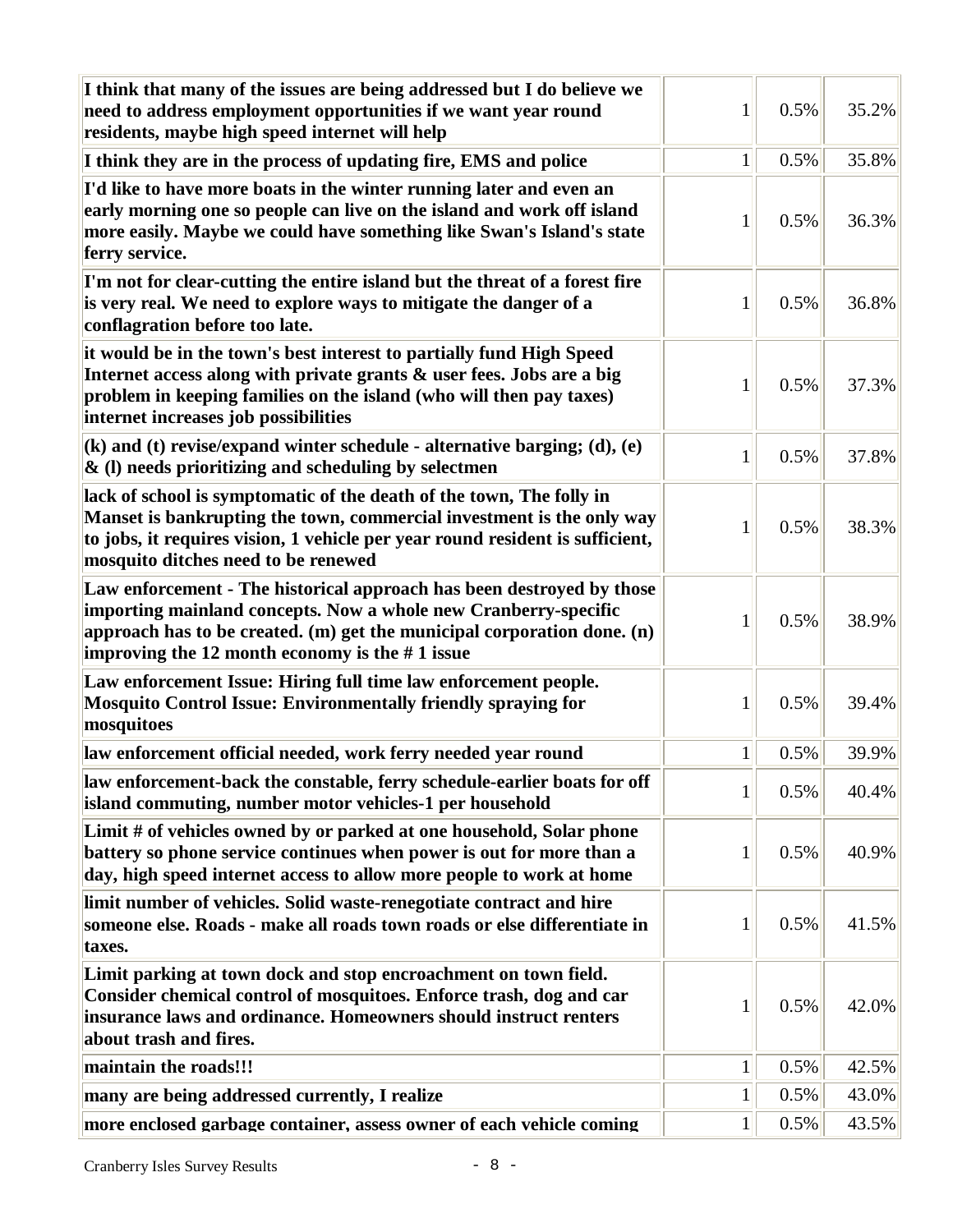| to island \$ to remove/dispose of vehicle/spray for mosquitoes using non<br>toxic materials/continue to rent Joy Road lot/town-owned "chipper" to<br>encourage fallen tree removal/fire hazard                                                                     |              |       |       |
|--------------------------------------------------------------------------------------------------------------------------------------------------------------------------------------------------------------------------------------------------------------------|--------------|-------|-------|
| more finger floats for tie ups                                                                                                                                                                                                                                     | 1            | 0.5%  | 44.0% |
| more people are building & expanding properties that impede on the<br>views of others. Demands for additional public services are being made<br>for the advantage of a minority of people. Everyone pays to extra taxes<br>to utilize conveniences of a few        | 1            | 0.5%  | 44.6% |
| more support for fire department and EMS. Lots of public input; comp<br>plan is a good way, too                                                                                                                                                                    | 1            | 0.5%  | 45.1% |
| mosquito and parking are in great need of help but I don't have a clue                                                                                                                                                                                             | $\mathbf{1}$ | 0.5%  | 45.6% |
| mosquito control by spraying a safe insecticide                                                                                                                                                                                                                    | $\mathbf{1}$ | 0.5%  | 46.1% |
| Most homeowners have their own wells. It is up to them to check the<br>quality and up to the Lord for quantity.                                                                                                                                                    | 1            | 0.5%  | 46.6% |
| My main concerns from those above are employment opportunities and<br>affordable housing. There are very few options for young people<br>interested in staying on the island                                                                                       | 1            | 0.5%  | 47.2% |
| Need EMTs on both islands- (e) Ordinance (h) Solid Waste                                                                                                                                                                                                           | $\mathbf{1}$ | 0.5%  | 47.7% |
| no concerns at this time                                                                                                                                                                                                                                           | $\mathbf{1}$ | 0.5%  | 48.2% |
| no response                                                                                                                                                                                                                                                        | $\mathbf{1}$ | 0.5%  | 48.7% |
| no response                                                                                                                                                                                                                                                        | 54           | 28.0% | 76.7% |
| Not being afraid to make tough decisions that are for the common good<br>and LOTS OF FINES.                                                                                                                                                                        | 1            | 0.5%  | 77.2% |
| not sure how this could be done without using pesticides, which would<br>not be good for water supply                                                                                                                                                              | 1            | 0.5%  | 77.7% |
| On GCI better enforcement of 2 hr docking - people w/o cars should get<br>consideration for off island space: more stickers be given than spaces as<br>lot is never full @ NEH. DUI and reckless driving- should be dealt with                                     | 1            | 0.5%  | 78.2% |
| On great Cranberry, help has been refused (emergency medical) at<br>times. WE NEED BACK UP. Town training maybe. Lack of law<br>enforcement with regard to drunk driving, disorderly behavior and<br>driving issues. Individual pumps bilge oil into harbor.       | $\mathbf 1$  | 0.5%  | 78.8% |
| on the issue of mosquito control, we need to be responsible and all work<br>together to clean the ditches and streams so they drain                                                                                                                                | 1            | 0.5%  | 79.3% |
| parking: Manset parking is working well. Island parking at NEH is<br>highly unsatisfactory, overcrowded, not monitored, and badly kept up.<br>Mosquitoes are terrible.                                                                                             | 1            | 0.5%  | 79.8% |
| Parking-needs to be easier & cheaper for year-rounders - employment<br>more winter jobs; Affordable housing-year round families should not<br>suffer because Maine popular tourist location; Vehicle-remove unused<br>cars; Utilities-power lines mess up too much | 1            | 0.5%  | 80.3% |
| Perhaps there would be fewer care at the dock is as there once was a<br>"taxi" service to and from dock, one could count on (a form of                                                                                                                             | 1            | 0.5%  | 80.8% |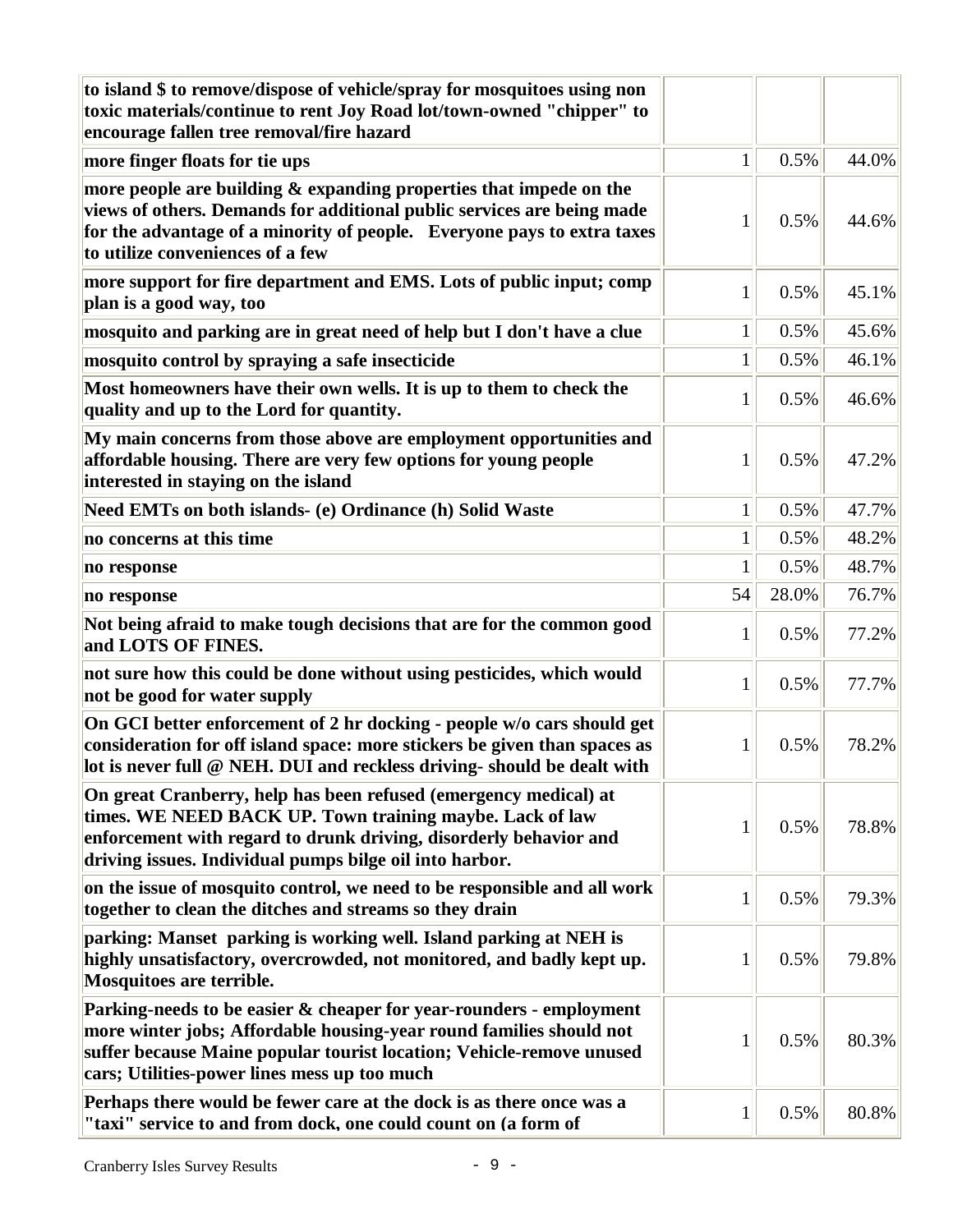| employment for year-rounders. Also a grocery delivery service                                                                                                                                                                                                              |              |      |       |
|----------------------------------------------------------------------------------------------------------------------------------------------------------------------------------------------------------------------------------------------------------------------------|--------------|------|-------|
| possible early boat                                                                                                                                                                                                                                                        | $\mathbf{1}$ | 0.5% | 81.3% |
| press the telephone company for a new cable                                                                                                                                                                                                                                | $\mathbf{1}$ | 0.5% | 81.9% |
| (q) enforce insurance requirements-random check throughout year; (r)<br>Ask island institute intern to research and present report; (k) subsidize<br>earlier working ferry to allow work and school off island - ditto later<br>boat in afternoon; summer months 1x weekly | 1            | 0.5% | 82.4% |
| recycling program should be rejuvenated, trash should not be disposed<br>off/stored at gravel pit location                                                                                                                                                                 | $\mathbf{1}$ | 0.5% | 82.9% |
| Roads need to be repaired. The floats need to be opened for others not<br>the same four people                                                                                                                                                                             | 1            | 0.5% | 83.4% |
| roads will need maintenance again soon. If the island community is<br>going to continue, families and jobs will have to increase                                                                                                                                           | 1            | 0.5% | 83.9% |
| (s) Need better information on how this can be done (u) Needs to be<br>done                                                                                                                                                                                                | 1            | 0.5% | 84.5% |
| Schedule for ferry would depend on high school schedule and job<br>opportunities                                                                                                                                                                                           | 1            | 0.5% | 85.0% |
| see attached                                                                                                                                                                                                                                                               | $\mathbf{1}$ | 0.5% | 85.5% |
| See Attached sheet 3 pages attached                                                                                                                                                                                                                                        | $\mathbf{1}$ | 0.5% | 86.0% |
| Selectmen need Administrative assistant. Even if increased in numbers<br>a responsible administrator is desirable                                                                                                                                                          | 1            | 0.5% | 86.5% |
| Solid Waste Disposal-discontinue -if this is driving up taxes Discontinue<br>anything that drives up taxes We old timers are forced out by the<br>outrageous tax bills Please no more parking lot purchases with no<br>public parking spaces                               | 1            | 0.5% | 87.0% |
| solid water=strict rules on type garbage to be disposed - curb pick up<br>weekly No town dump or compactor<br>mosquitoes=open ditches as<br>proposed by committee                                                                                                          | 1            | 0.5% | 87.6% |
| Some issues are being addresses (cable/internet) It may make sense to<br>have police on the island, esp. during summer months. All cars should<br>have insurance and junk cars should be taken off island                                                                  | 1            | 0.5% | 88.1% |
| some of the items I checked Needs Immediate Attention are being<br>currently addresses-This should be continued                                                                                                                                                            | 1            | 0.5% | 88.6% |
| speed bumps as you come up the road from the cranberry dock might<br>help trucks stop racing around the curve where a lot of children play.<br>Fire - our fields were burned last year w/o any prior notification from<br>the fire dept This was not ok                    | 1            | 0.5% | 89.1% |
| start by not allowing the fire truck to freeze                                                                                                                                                                                                                             | $\mathbf{1}$ | 0.5% | 89.6% |
| strictly enforce wetlands protection. No mosquito control; no<br>enforcement of any ordinance regarding barking dogs.                                                                                                                                                      | 1            | 0.5% | 90.2% |
| Subsidize realistic schedule for ferry, early boat off and late boat on                                                                                                                                                                                                    | $\mathbf{1}$ | 0.5% | 90.7% |
| suggest all weather emergency boat with dedicated fleet/dock space.<br>Old fast converted lobster boat. High speed internet                                                                                                                                                | 1            | 0.5% | 91.2% |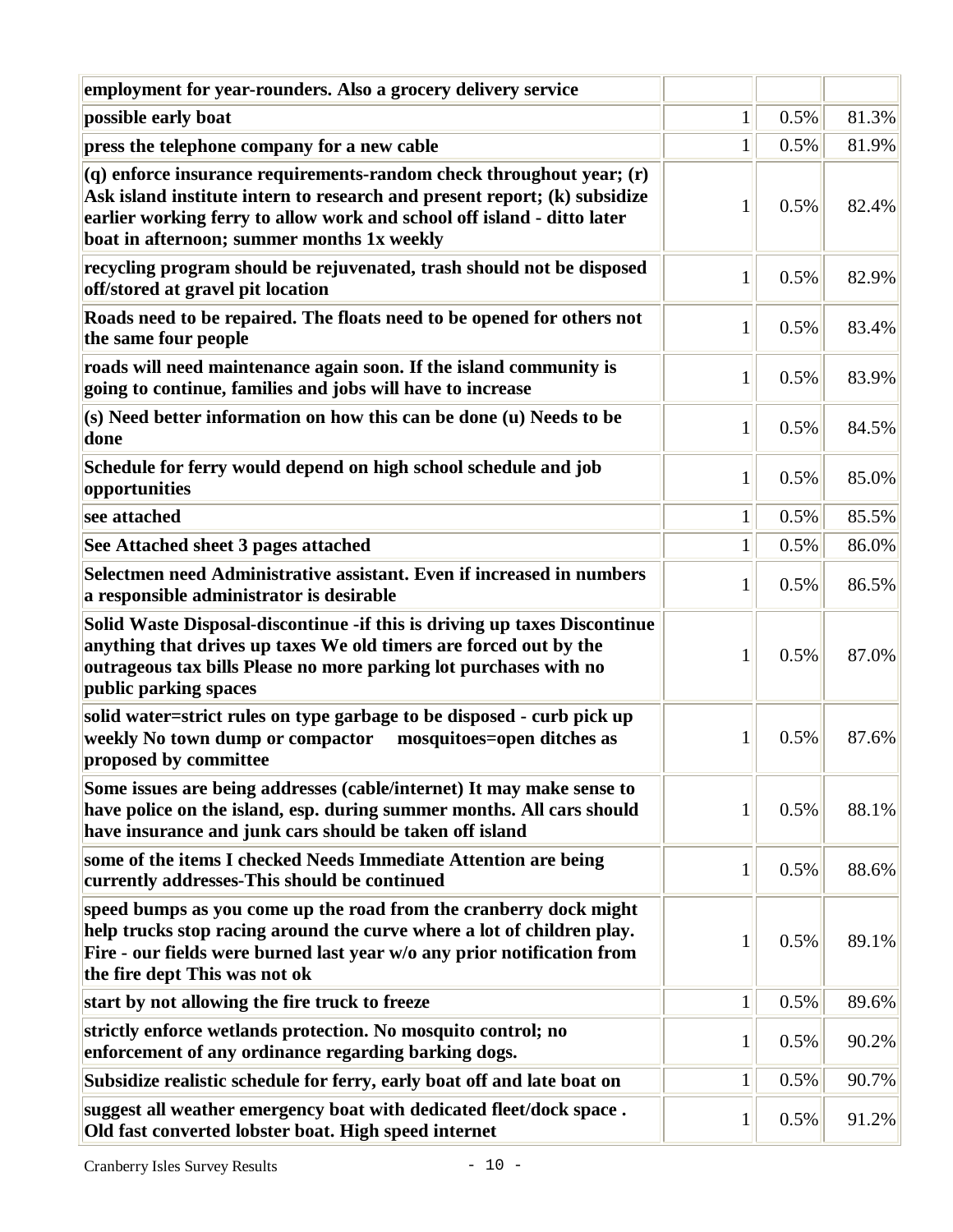| Taking away cars that have set for long periods of time at parking lot<br>and many utility vehicles from town dock area to make more room for<br>cars. Also that people could only leave cars for a certain period of time                                            | 1            | 0.5%       | 91.7%  |
|-----------------------------------------------------------------------------------------------------------------------------------------------------------------------------------------------------------------------------------------------------------------------|--------------|------------|--------|
| The dirt roads are so full of potholes, they are dangerous. Having them<br>filled regularly would help. I don't know the town's budget for roads,<br>but I know we pay significant taxes. I am not sure how to create more<br>jobs Maybe a bigger store or some other | 1            | 0.5%       | 92.2%  |
| the pond we let you dig on our land has never been completed. I've<br>questioned it several times. Boats at the dock way over exceed the 2<br>hour limit.                                                                                                             | 1            | 0.5%       | 92.7%  |
| The town could ask Verizon to look into giving us higher speed internet<br>access.                                                                                                                                                                                    | $\mathbf{1}$ | 0.5%       | 93.3%  |
| There are way too many vehicles (per family for some). Housing costs<br>have become very expensive for the families. We need to be living out<br>there year round                                                                                                     | 1            | 0.5%       | 93.8%  |
| This would take a longer discussion than can be offered here. We know<br>that the problems are complex and difficult.                                                                                                                                                 | $\mathbf{1}$ | 0.5%       | 94.3%  |
| tight and enforced zoning restrictions covering all property and<br>transfer and building. Use of modified environmental impact statements<br>on all development. Tax incentives for undeveloped parcels.                                                             | 1            | 0.5%       | 94.8%  |
| Tired of laws being ignored regarding licensed drivers, drinking and<br>driving, etc.                                                                                                                                                                                 | 1            | 0.5%       | 95.3%  |
| Town dock needs more rocks removed so ferry captains can dock in all<br>weather and tides.                                                                                                                                                                            | 1            | 0.5%       | 95.9%  |
| We are concerned about our fire insurance. Can we attain a higher<br>standard or rating? Could there be drills to practice emergency medical<br>response? The Merrill Road needs drainage work. Mosquitoes control<br>is poor. Could we investigate methods?          | 1            | 0.5%       | 96.4%  |
| we have not needed fire/emergency medical so it is hard for us to judge                                                                                                                                                                                               | $\mathbf{1}$ | 0.5%       | 96.9%  |
| we must enforce ordinances - we need recycling center NOW                                                                                                                                                                                                             | $\mathbf{1}$ | 0.5%       | 97.4%  |
| We need a local resident as a law enforcer, also a harbor master that<br>isn't afraid to enforce rules, boat parking on the dock. Old cars not in<br>use should be removed from parking areas. Open space should be left<br>for all to enjoy.                         | 1            | 0.5%       | 97.9%  |
| WE NEED A RESIDENT DEPUTY TO ENFORCE<br><b>LAWS/ORDINACES.</b>                                                                                                                                                                                                        | $\mathbf{1}$ | 0.5%       | 98.4%  |
| We need mosquito control. Too many non-informed jumping to<br>conclusions have prevailed so far. We need a strong committee. Vehicle<br>limitations needed. Code enforcement needs to be paid position.                                                               | 1            | 0.5%       | 99.0%  |
| We need to be able to go to work from the homes we own. At this point<br>the boating is to benefit the "off island" people not the on-island people.                                                                                                                  | 1            | 0.5%       | 99.5%  |
| Work on affordable housing underway but anticipating what number<br>should be available should be in planning                                                                                                                                                         | 1            | 0.5%       | 100.0% |
| <b>Total</b>                                                                                                                                                                                                                                                          |              | 193 100.0% | 100.0% |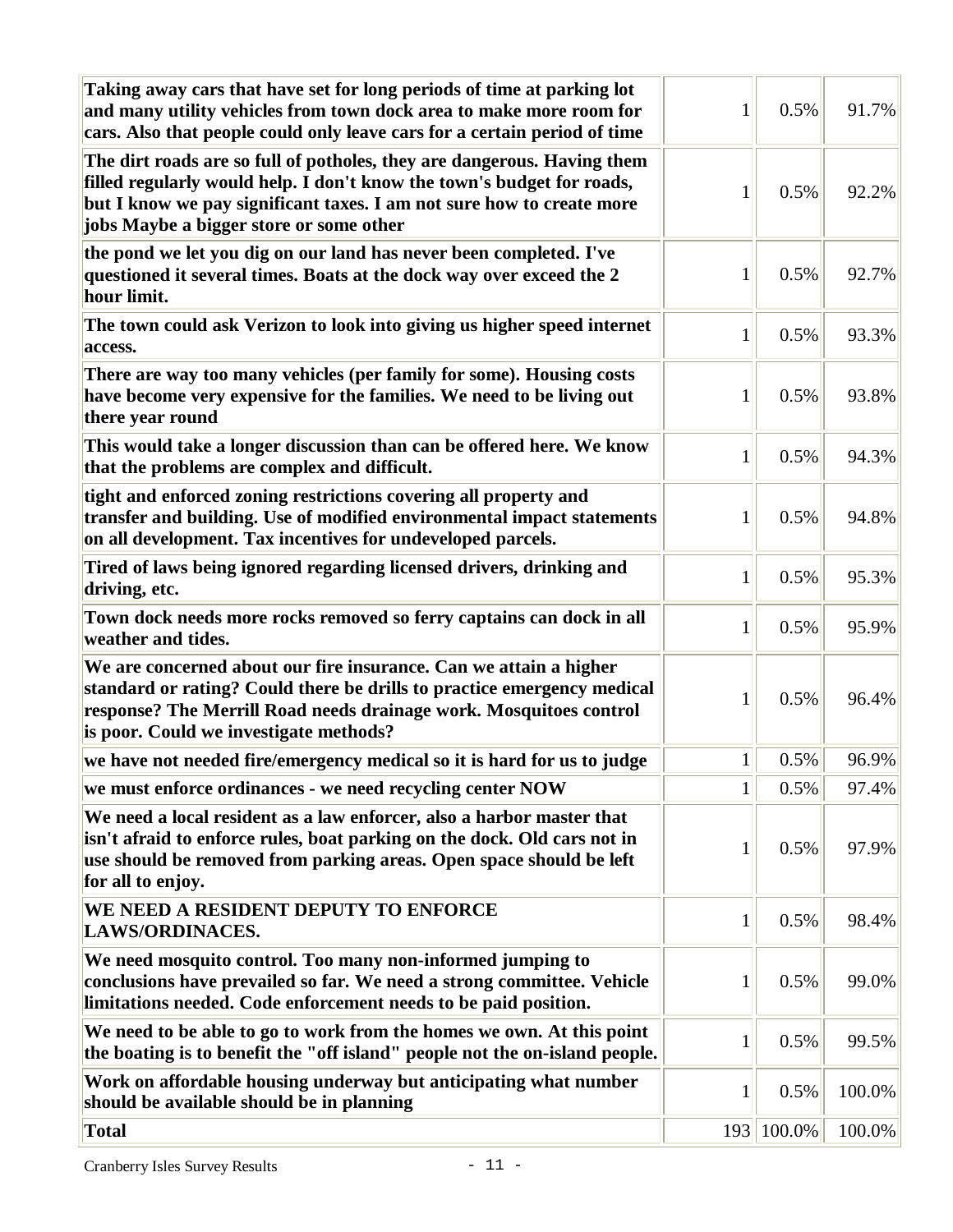#### **C. For PRIMARY Residents Only:**

| 1. Are you currently employed?                                                            |
|-------------------------------------------------------------------------------------------|
| a. $35$ Yes, full time 17.8%                                                              |
| b. $28$ Yes, part time $14.2\%$                                                           |
| c. $34$ No 17.3%                                                                          |
| 100 No Answer Given 50.8%                                                                 |
| 2. Are you looking for a job?                                                             |
| a. 13 Yes $6.6\%$ b. 80 No 40.6% 104 No Answer Given 52.8%                                |
| 3. If you are not currently employed and not seeking a job, are you: a full-time student, |
| a full-time parent, or retired?                                                           |
| a. $11$ full-time student 5.6%                                                            |
| b. $\frac{7}{1}$ full-time parent 3.6%                                                    |
| 11.2%<br>c. $22$ retired                                                                  |
| <b>4.1%</b> (please specify) <u>see below</u><br>d. $8$ other                             |
| $149$ No Answer Given 75.6%                                                               |
| $\Lambda$ If you are applayed where do you weak?                                          |

- 4. If you are employed, where do you work?
	- a. 41 On home island **20.8%**
	- b. 2 Cranberry Isles, but not on the island where I live **1%**
	- c. 17 Not in Cranberry Isles **8.6%**
		- 137 No Answer Given **69.5%**
- 5. If you are employed somewhere other than the island where you live, how long is your one-way commute?

| 1 Minute $\frac{4}{2\%}$ people $2\%$             |
|---------------------------------------------------|
| $\frac{10}{10}$ Minutes $\frac{1}{1}$ person 0.5% |
| 15 Minutes 1 person 0.5%                          |
| 20 Minutes 2 people 1%                            |
| 30 Minutes 4 people 2%                            |
| 45 Minutes 2 people 1%                            |
| 60 Minutes 2 people 1%                            |
| 50 Minutes 2 people 1%                            |
| 179 No Answer Given 90.8%                         |
|                                                   |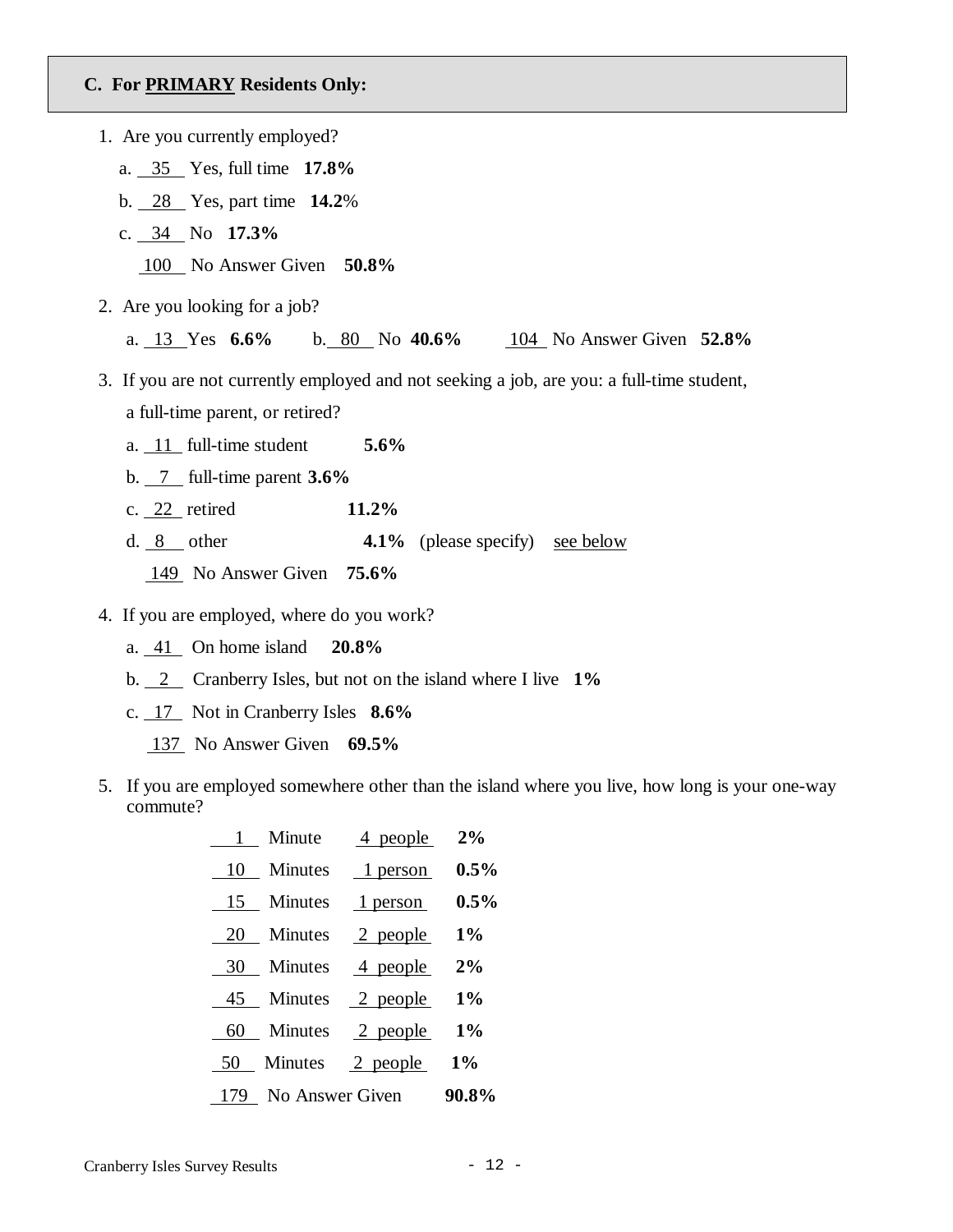- 6. Are you self-employed?
	- a. 41 Yes **20.8%** b. 34 No **17.3%** 122 No Answer Given **61.9%**
- 7. Do you depend on the Internet to connect to a job located off island?
	- a. 13 Yes **6.6%** b. 58 No **29.4%** 126 No Answer Given **64%**
- 8. If you are employed, in what industry are you employed? *(Check all that apply)*
	- a. 15 Fishing **7.6% 182 No Answer**
	- b. 9 Education **4.6% 188 No Answer**
	- c. 6 Carpentry **3% 191 No Answer**
	- d. 5 Boats (building/maintenance/storage)

**2.5% 192 No Answer** 

- e. 4 Landscape **2% 193 No Answer**
- f. 2 Municipal **1% 195 No Answer**
- g. 5 Housekeeping **2.5% 192 No Answer**
- h. 7 Caretaking **3.6% 190 No Answer**
- i. 35 Other: **17.8% 162 No Answer**

| <b>OTHER responses</b>        | <b>Frequency</b> |      | <b>Percent Cum Percent</b> |
|-------------------------------|------------------|------|----------------------------|
| administrative                |                  | 2.9% | 2.9%                       |
| administrator                 |                  | 2.9% | 5.7%                       |
| architect                     | 1                | 2.9% | 8.6%                       |
| art                           | 1                | 2.9% | 11.4%                      |
| arts                          | $\overline{2}$   | 5.7% | 17.1%                      |
| <b>Bed and Breakfast</b>      | $\mathbf{1}$     | 2.9% | 20.0%                      |
| clergy                        | 1                | 2.9% | 22.9%                      |
| consulting                    | 1                | 2.9% | 25.7%                      |
| crafts person, computer       | 1                | 2.9% | 28.6%                      |
| ferry service                 |                  | 2.9% | 31.4%                      |
| gift shop owner               | 1                | 2.9% | 34.3%                      |
| government                    | 1                | 2.9% | 37.1%                      |
| health                        | 1                | 2.9% | 40.0%                      |
| historic preservation writing | 1                | 2.9% | 42.9%                      |
| historical society            |                  | 2.9% | 45.7%                      |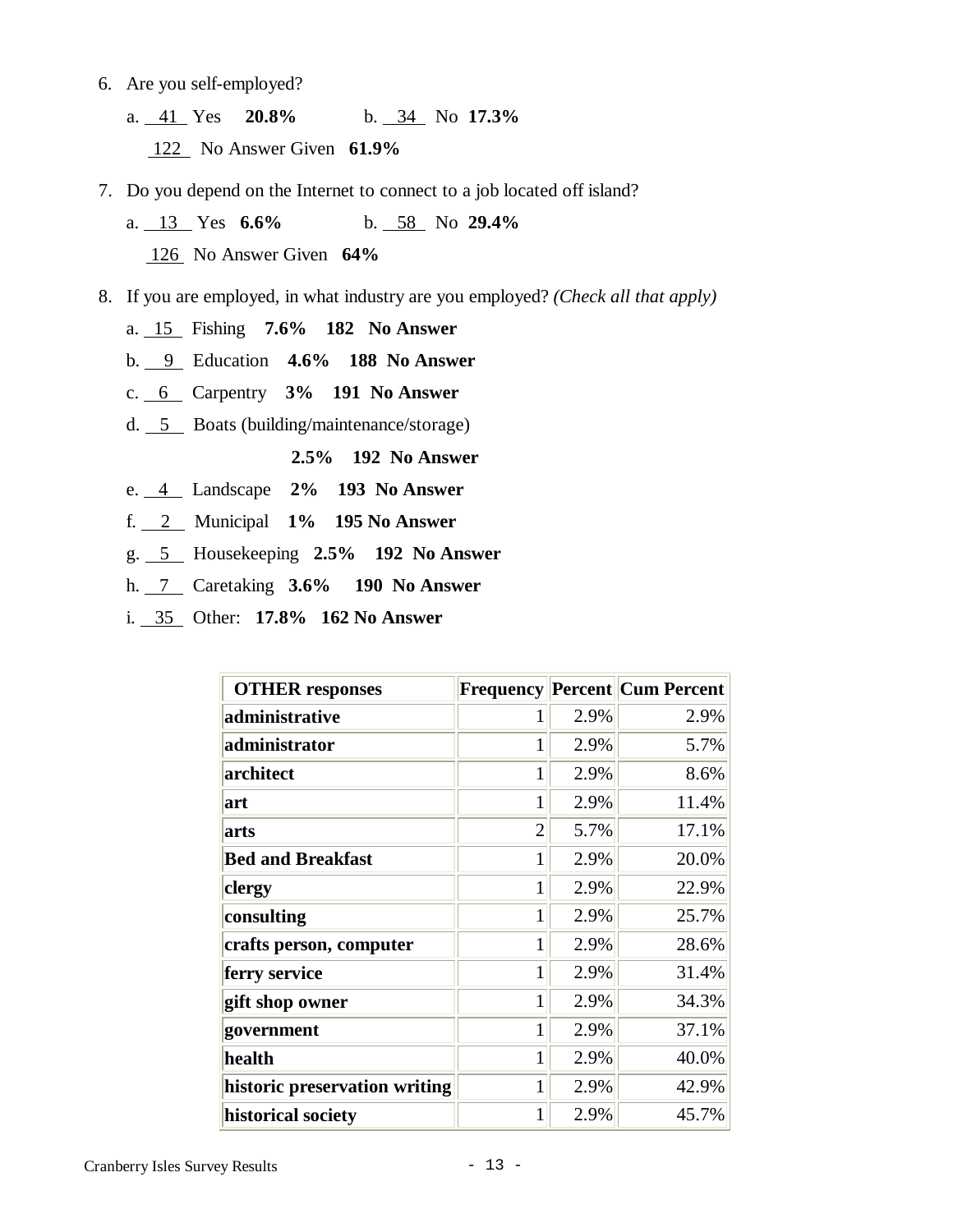| jeweler,writer   | 1              | 2.9%   | 48.6%  |
|------------------|----------------|--------|--------|
| library          | $\mathbf{1}$   | 2.9%   | 51.4%  |
| local government | $\mathbf{1}$   | 2.9%   | 54.3%  |
| medical          | $\mathbf{1}$   | 2.9%   | 57.1%  |
| medical care     | $\mathbf{1}$   | 2.9%   | 60.0%  |
| no profit        | 1              | 2.9%   | 62.9%  |
| post office      | 1              | 2.9%   | 65.7%  |
| potter           | 1              | 2.9%   | 68.6%  |
| restaurant       | $\overline{2}$ | 5.7%   | 74.3%  |
| retail           | $\overline{2}$ | 5.7%   | 80.0%  |
| service          | $\mathbf{1}$   | 2.9%   | 82.9%  |
| store owner      | $\mathbf{1}$   | 2.9%   | 85.7%  |
| store/landlord   | $\mathbf{1}$   | 2.9%   | 88.6%  |
| teacher          | 1              | 2.9%   | 91.4%  |
| technology       | $\mathbf{1}$   | 2.9%   | 94.3%  |
| trucking         | $\mathbf{1}$   | 2.9%   | 97.1%  |
| woodwork         | $\mathbf{1}$   | 2.9%   | 100.0% |
| <b>Total</b>     | 35             | 100.0% | 100.0% |

#### **D. FUTURE DEVELOPMENT**

The following chart shows historical year-round population figures for the town of Cranberry Isles.

| <b>YEAR</b> | <b>POPULATION</b> |
|-------------|-------------------|
| 1900        | 374               |
| 1920        | 410               |
| 1940        | 334               |
| 1960        | 181               |
| 1980        | 201               |
| 2000        | 128               |

- 1. What year-round population count would you like to see in the year 2010?
	- a. 30 100-150 **15.2%**
	- b. 84 150-200 **42.6%**
	- c. 46 More than 200 **23.4%**
	- d. 23 No preference **11.7%**
		- 14 No Answer Given **7.1**%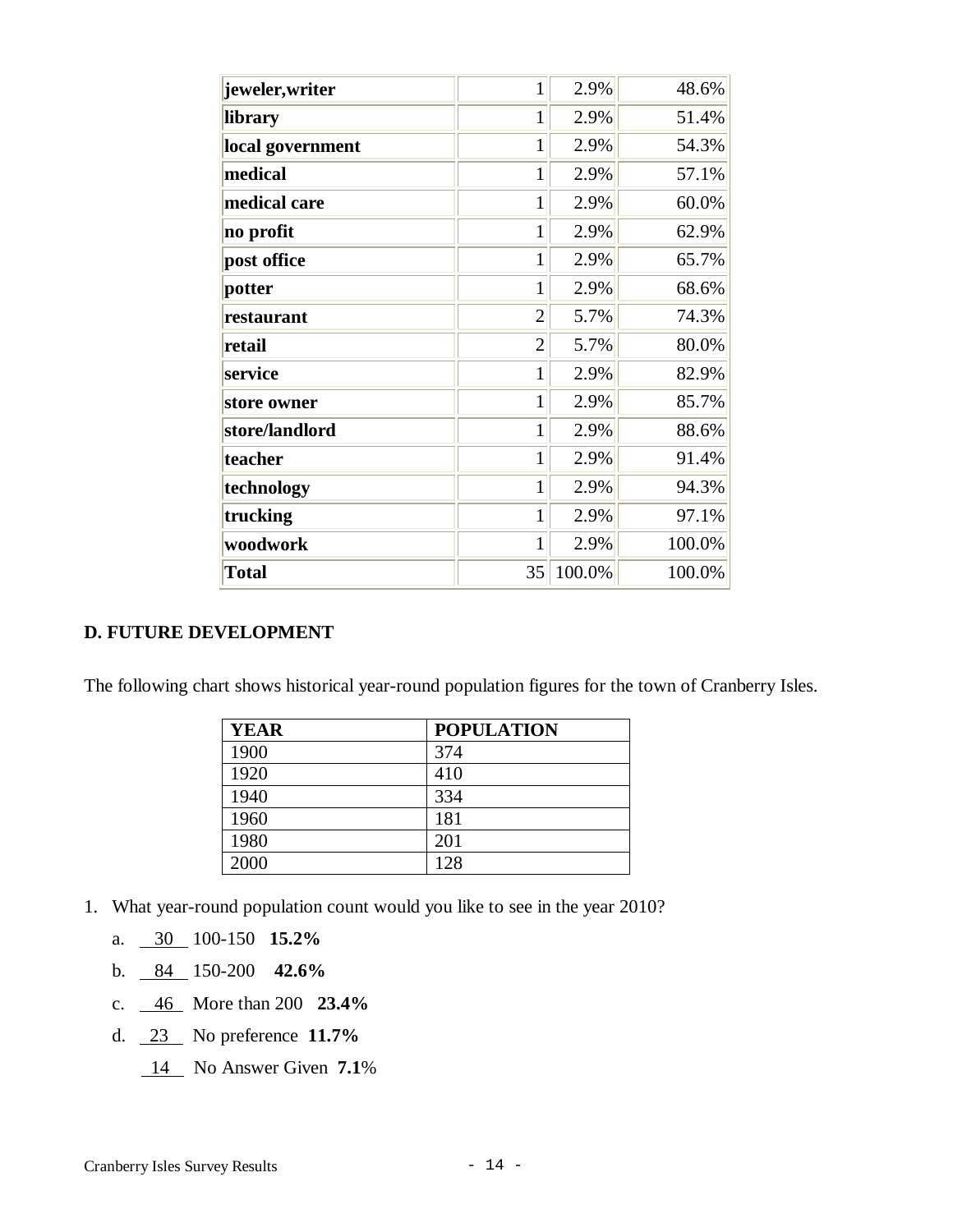|                        | More           | Same           | Less           | N <sub>o</sub> |
|------------------------|----------------|----------------|----------------|----------------|
|                        | $(\checkmark)$ | $(\checkmark)$ | $(\checkmark)$ | Response       |
|                        |                |                |                |                |
| a. Year-round housing  | 133            | 33             |                | 30             |
|                        | 67.5%          | 16.8%          | $0.5\%$        | 15.2%          |
| b. Affordable housing  | 121            | 40             | 5              | 31             |
|                        | 61.4%          | 20.3%          | 2.5%           | 15.7%          |
| c. Single family units | 72             | 67             | $\overline{7}$ | 51             |
|                        | 36.5%          | 34%            | 3.6%           | 25.9%          |
| d. Multi-family units  | 30             | 67             | 44             | 56             |
|                        | 15.2%          | 34%            | 22.3%          | 28.4%          |
| e. Mobile homes        | $\overline{4}$ | 43             | 103            | 48             |
|                        | 2%             | 21.8%          | 52.3%          | 23.8%          |
| f. Other (specify):    | 10             | $\overline{2}$ | 1              | 184            |
|                        | 5.1%           | $1\%$          | 0.5%           | 92.4%          |

2. Should the town consider adopting ordinances that encourage more, the same or less of the following?

| <b>OTHER</b> responses                             |              |        | <b>Frequency Percent Cum Percent</b> |
|----------------------------------------------------|--------------|--------|--------------------------------------|
|                                                    |              | 8.3%   | 8.3%                                 |
| acquisition of land for above                      |              | 8.3%   | 16.7%                                |
| condos                                             | 1            | 8.3%   | 25.0%                                |
| depends on what is meant by encourage              | $\mathbf{1}$ | 8.3%   | 33.3%                                |
| elderly housing                                    | 1            | 8.3%   | 41.7%                                |
| government stay out                                | 1            | 8.3%   | 50.0%                                |
| housing                                            | $\mathbf{1}$ | 8.3%   | 58.3%                                |
| in law apts/housing                                | 1            | 8.3%   | 66.7%                                |
| income producing business and services             | 1            | 8.3%   | 75.0%                                |
| whatever we can do to support PO, store and School | $\mathbf{1}$ | 8.3%   | 83.3%                                |
| winter rentals                                     | 1            | 8.3%   | 91.7%                                |
| working waterfront                                 | $\mathbf{1}$ | 8.3%   | 100.0%                               |
| <b>Total</b>                                       | 12           | 100.0% | 100.0%                               |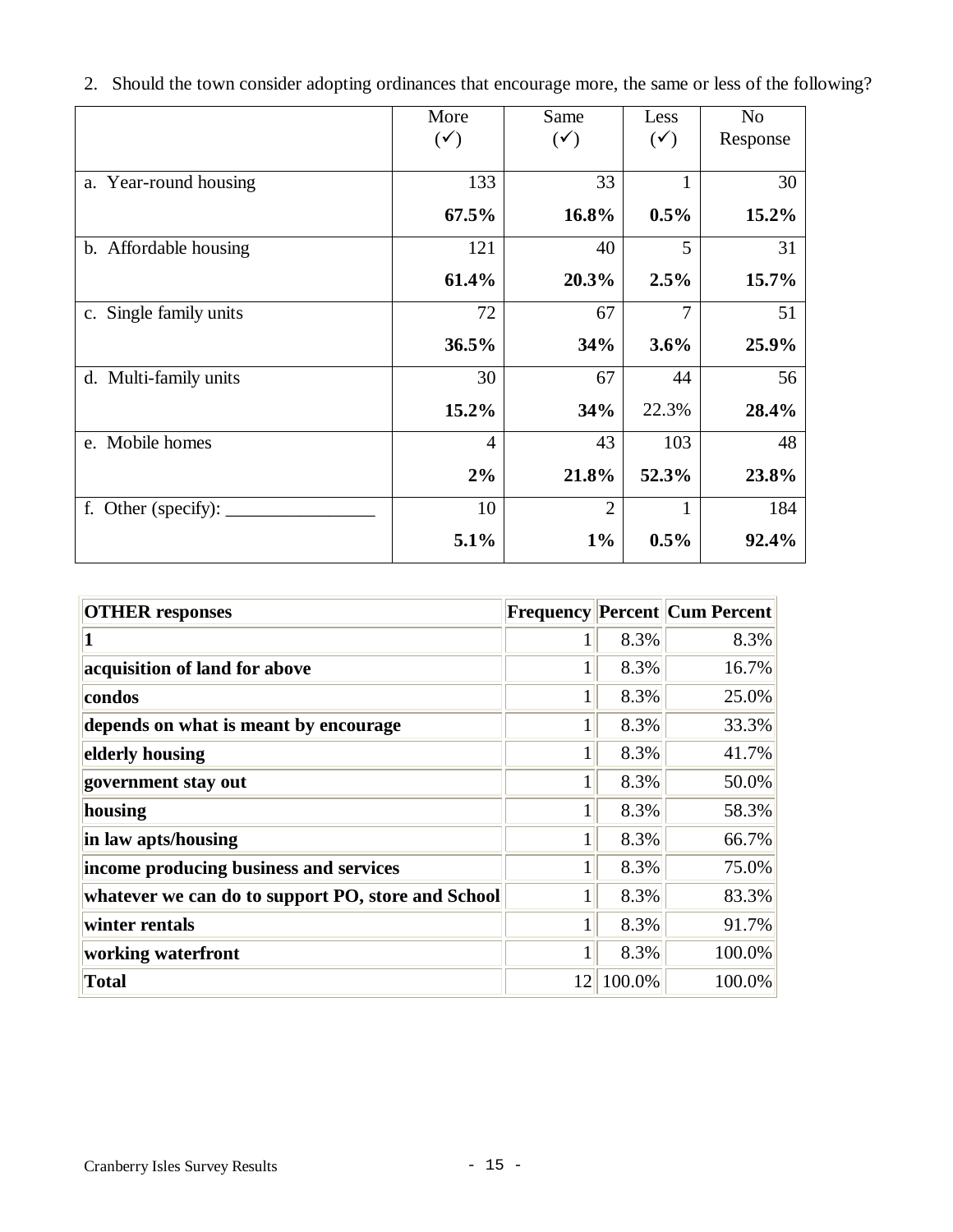3. Should the town consider adopting ordinances and/or other measures to protect the following?

|                                                | Yes |       | N <sub>0</sub> | <b>No Answer</b> |          |
|------------------------------------------------|-----|-------|----------------|------------------|----------|
| a. Undeveloped land                            | 129 | 65.5% | 21.3%<br>42    | 26               | 13.2%    |
| Wildlife habitat<br>b.                         | 145 | 73.6% | 14.7%<br>29    | 23               | 11.7%    |
| c. Aquifers                                    | 160 | 81.2% | 8.1%<br>16     | 21               | $10.7\%$ |
| Wetlands<br>d.                                 | 144 | 73.1% | 13.2%<br>26    | 27               | 13.7%    |
| Scenic views<br>e.                             | 123 | 62.4% | 17.3%<br>34    | 40               | 20.3%    |
| Shellfish area<br>f.<br>Protection/restoration | 162 | 82.2% | $5.1\%$<br>10  | 25               | $12.7\%$ |

4. Would you support policies that protect against converting commercial shorefront property to residential use?

|  |  | a. $149$ Yes $75.6\%$ |  |  |  |  | b. 26 No $13.2\%$ |  | 22 No Answer Given 11.1% |  |  |
|--|--|-----------------------|--|--|--|--|-------------------|--|--------------------------|--|--|
|--|--|-----------------------|--|--|--|--|-------------------|--|--------------------------|--|--|

5. Would you like to see more, the same or less of the following?

|                                          | More           | Same           | Less           | N <sub>o</sub> |
|------------------------------------------|----------------|----------------|----------------|----------------|
|                                          | $(\checkmark)$ | $(\checkmark)$ | $(\checkmark)$ | Response       |
| a. Retail                                | 87             | 81             | $\mathcal{D}$  | 27             |
|                                          | 44.2%          | 41.1%          | $1\%$          | 13.7%          |
| b. Manufacturing                         | 70             | 79             | 12             | 36             |
|                                          | 35.5%          | 40.1%          | 6.1%           | 18.3%          |
| c. Tourism                               | 41             | 99             | 38             | 19             |
|                                          | 20.8%          | 50.3%          | 19.3%          | 9.6%           |
| d. Other commercial (specify such        | 105            | 32             |                | 60             |
| as boatbuilding, lobster<br>cooperative) | 53.3%          | 16.2%          | 0%             | 30.4%          |
|                                          |                |                |                |                |

- 6. If the Cranberry Isles is not your primary residence now, do you plan to make Cranberry Isles your primary residence in the future?
	- a. 1 Probably, at some point this year **2.5%**
	- b. 39 Probably, some point in the future **19.8%**
	- c. 89 Probably not **45.2%**
		- 65 No Answer Given **33%**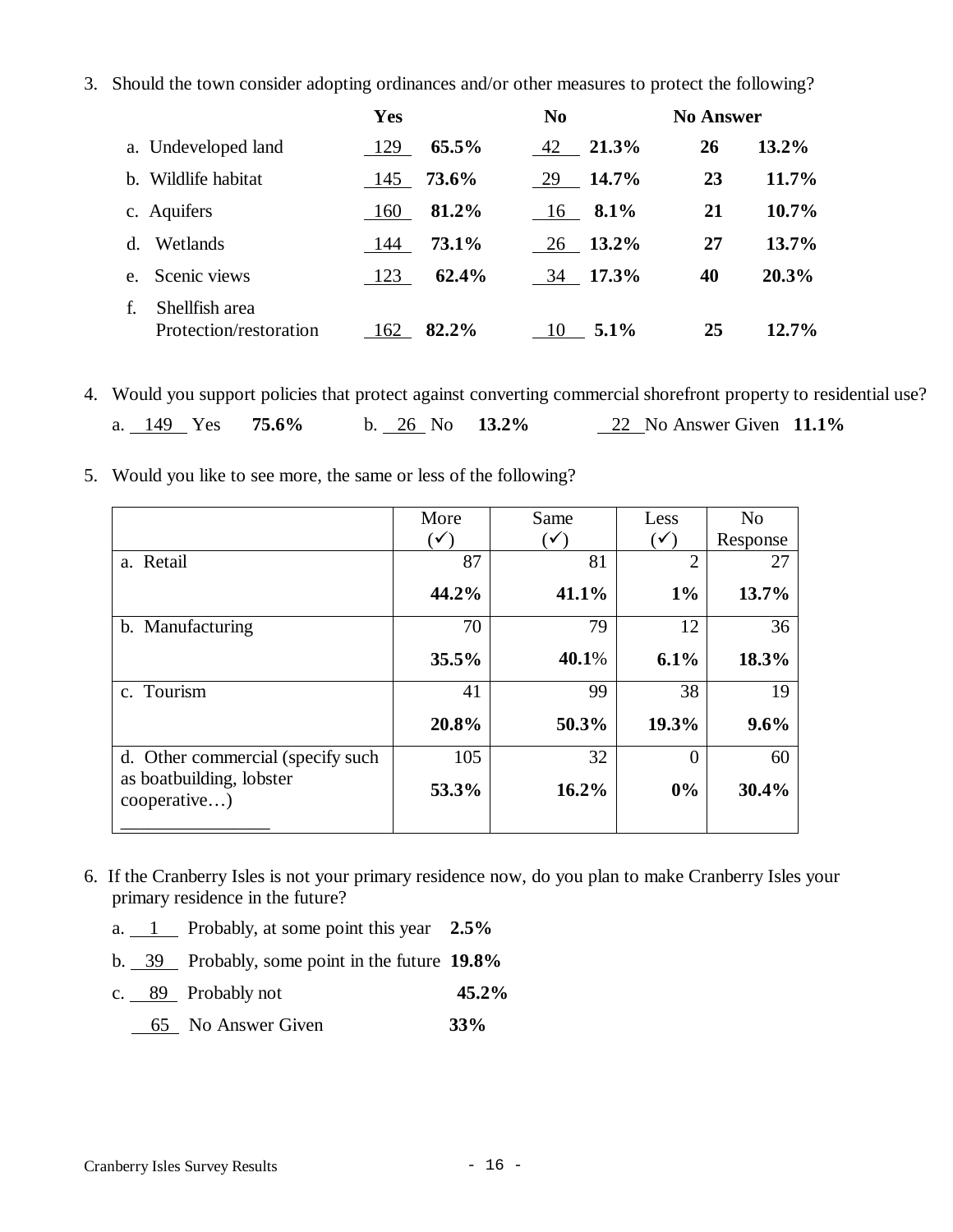7. Are there any changes that could be made on the Cranberry Isles that would possibly change your answer to question 6? (Please consider the list of municipal issues in section B and any other issues you may have.)

a. 38 Yes **19.3 %** b. 78 No **39.6%** 81 No Answer Given **41%**

- 8. If you own undeveloped land, do you plan to build on it or sell it to someone who will?
	- a. 5 Yes, in the next year or two **2.5%** b. 13 Yes, at some point in the future **6.6%**
	- c. 92 No **46.7%** 87 No Answer Given **44.1%**

#### **D. GENERAL RESPONSE**

1. What do you like most about living in Cranberry Isles?

| <b>Like Most Code 1</b> |                |        | <b>Frequency Percent Cum Percent</b> |
|-------------------------|----------------|--------|--------------------------------------|
| Beauty                  | 38             | 21.0%  | 21.0%                                |
| Community               | 49             | 27.1%  | 48.1%                                |
| Culture                 | $\overline{2}$ | 1.1%   | 49.2%                                |
| Family                  | 8              | 4.4%   | 53.6%                                |
| Good People             | 27             | 14.9%  | 68.5%                                |
| Other                   | 4              | 2.2%   | 70.7%                                |
| Peace and Quiet         | 33             | 18.2%  | 89.0%                                |
| <b>Rural Atmosphere</b> | 9              | 5.0%   | 93.9%                                |
| Safety and Security     | 6              | 3.3%   | 97.2%                                |
| <b>Slow Pace</b>        | 5              | 2.8%   | 100.0%                               |
| Total                   | 181            | 100.0% | 100.0%                               |

| <b>Like Most Code 2</b>    |                |        | <b>Frequency Percent Cum Percent</b> |
|----------------------------|----------------|--------|--------------------------------------|
| Beauty                     | 35             | 24.6%  | 24.6%                                |
| Community                  | 19             | 13.4%  | 38.0%                                |
| Culture                    | 4              | 2.8%   | 40.8%                                |
| Family                     | 3              | 2.1%   | 43.0%                                |
| Good People                | 23             | 16.2%  | 59.2%                                |
| Other                      | $\overline{2}$ | 1.4%   | 60.6%                                |
| Peace and Quiet            | 23             | 16.2%  | 76.8%                                |
| Quiet                      | $\overline{2}$ | 1.4%   | 78.2%                                |
| <b>Rural Atmosphere</b>    | 13             | 9.2%   | 87.3%                                |
| <b>Safety and Security</b> | 9              | 6.3%   | 93.7%                                |
| <b>Slow Pace</b>           | 9              | 6.3%   | 100.0%                               |
| Total                      | 142            | 100.0% | 100.0%                               |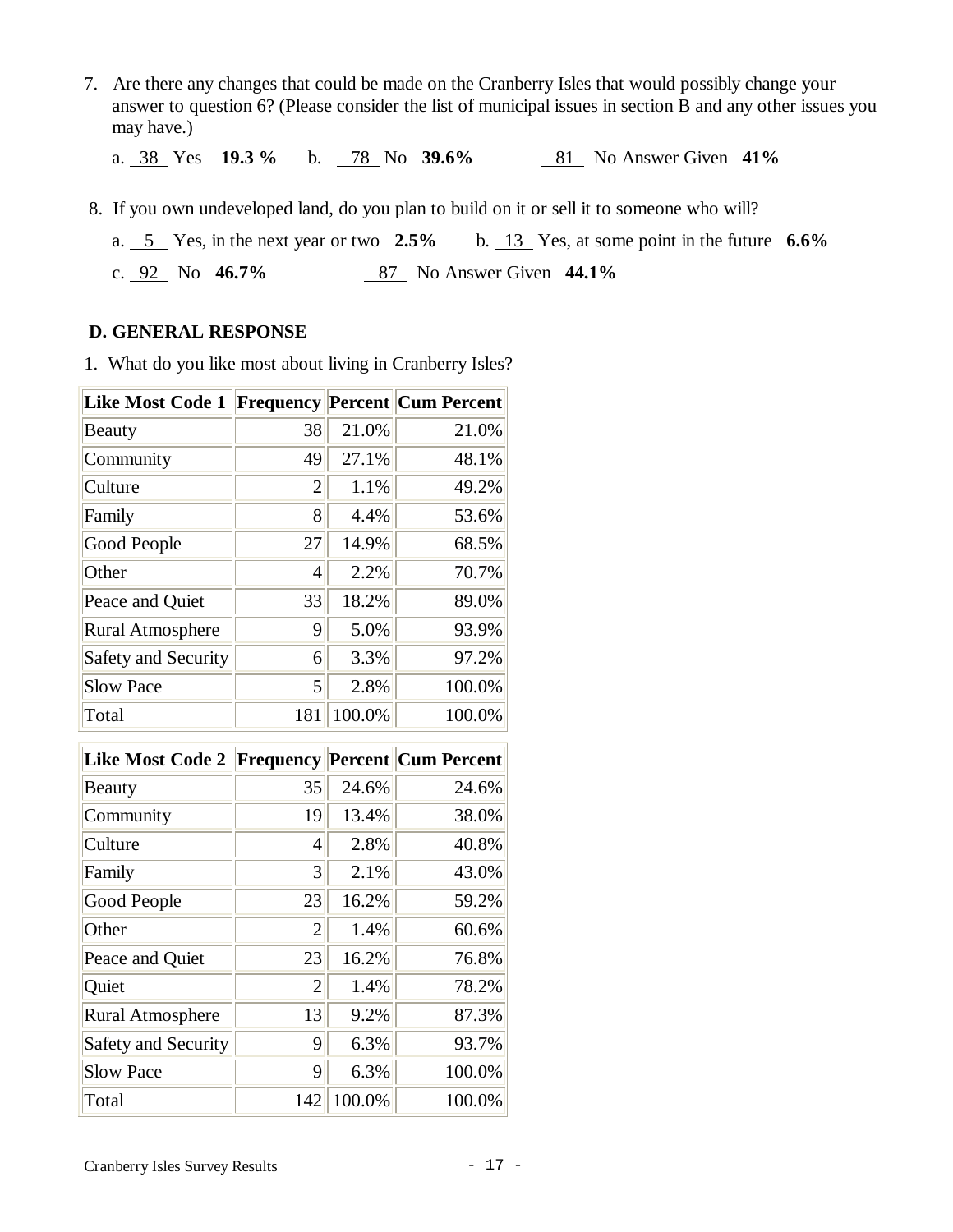| <b>Like Most Code 3</b>    | Frequency      | <b>Percent</b> | <b>Cum Percent</b> |
|----------------------------|----------------|----------------|--------------------|
| Beauty                     | 16             | 20.0%          | 20.0%              |
| Community                  | 11             | 13.8%          | 33.8%              |
| Culture                    | 5              | 6.3%           | 40.0%              |
| Family                     | $\overline{2}$ | 2.5%           | 42.5%              |
| Good People                | 11             | 13.8%          | 56.3%              |
| Other                      | $\overline{2}$ | 2.5%           | 58.8%              |
| Peace and Quiet            | 9              | 11.3%          | 70.0%              |
| <b>Rural Atmosphere</b>    | 11             | 13.8%          | 83.8%              |
| <b>Safety and Security</b> | 7              | 8.8%           | 92.5%              |
| <b>Slow Pace</b>           | 6              | 7.5%           | 100.0%             |
| Total                      | 80             | 100.0%         | 100.0%             |

2. What do you like least about living in Cranberry Isles?

| <b>Like Least Code 1</b>       |                |       | <b>Frequency Percent Cum Percent</b> |
|--------------------------------|----------------|-------|--------------------------------------|
| Affects of Wealth              | 6              | 3.7%  | 3.7%                                 |
| Boat rides                     | 3              | 1.8%  | 5.5%                                 |
| Cost of living                 | 5              | 3.1%  | 8.6%                                 |
| Crowding                       | 6              | 3.7%  | 12.3%                                |
| Ferry Schedules                | 30             | 18.4% | 30.7%                                |
| Fire Safety                    | 2              | 1.2%  | 31.9%                                |
| Fire/Medical Safety            | $\mathbf{1}$   | 0.6%  | 32.5%                                |
| Garbage Disposal               | $\overline{2}$ | 1.2%  | 33.7%                                |
| Inconvenience                  | 14             | 8.6%  | 42.3%                                |
| Insects                        | 12             | 7.4%  | 49.7%                                |
| Isolation                      | 10             | 6.1%  | 55.8%                                |
| <b>Junk Cars</b>               | 6              | 3.7%  | 59.5%                                |
| Lack of Jobs                   | 5              | 3.1%  | 62.6%                                |
| <b>Lack of Law Enforcement</b> | 11             | 6.7%  | 69.3%                                |
| Other                          | 13             | 8.0%  | 77.3%                                |
| Parking                        | 3              | 1.8%  | 79.1%                                |
| Shopping                       | $\overline{2}$ | 1.2%  | 80.4%                                |
| <b>Tourists</b>                | 9              | 5.5%  | 85.9%                                |
| <b>Town Management</b>         | 11             | 6.7%  | 92.6%                                |
| Traffic                        | $\overline{2}$ | 1.2%  | 93.9%                                |
| <b>Unfriendly People</b>       | 7              | 4.3%  | 98.2%                                |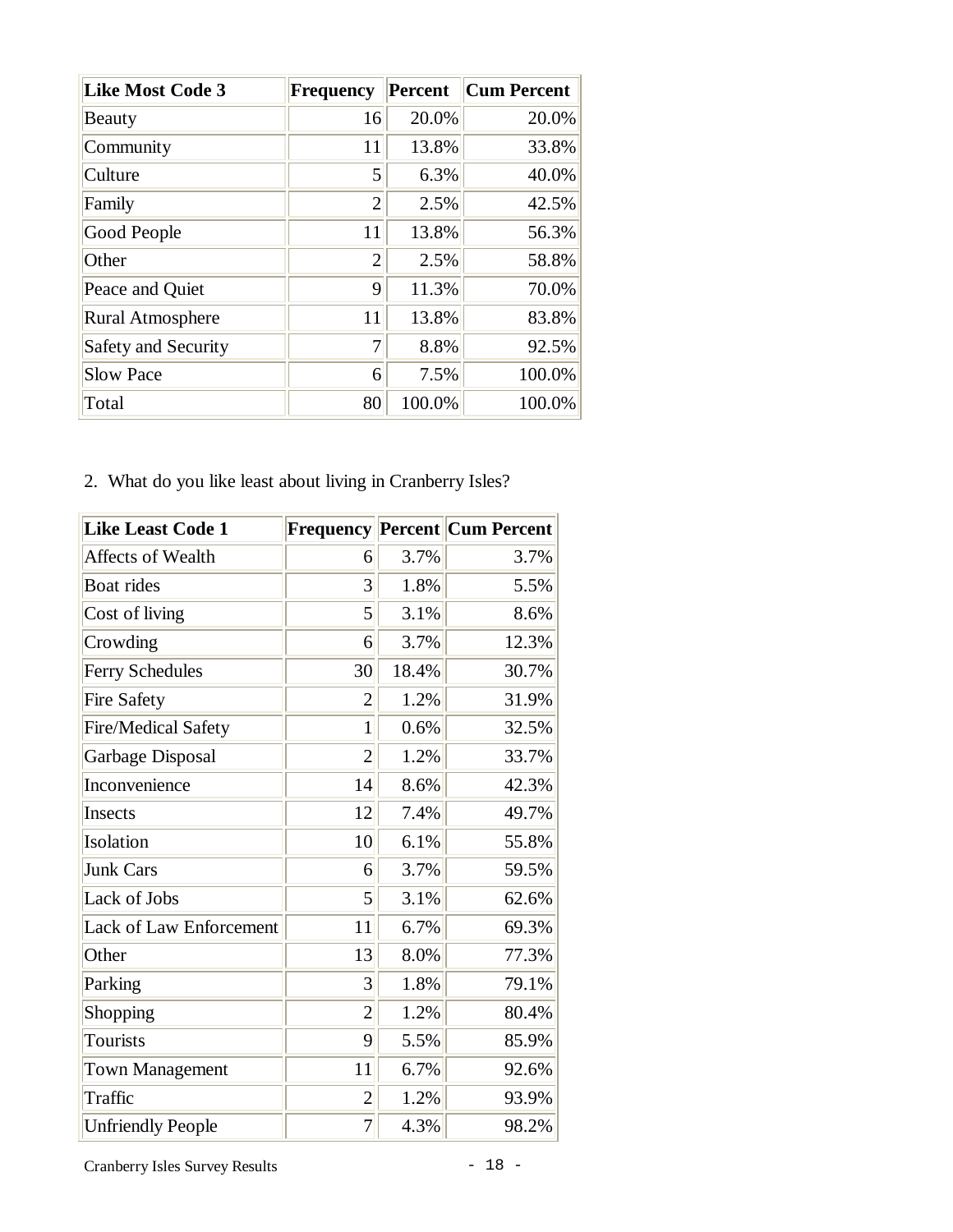| Weather |     | $1.8\%$       | 100.0% |
|---------|-----|---------------|--------|
| Total   | 163 | $\pm 100.0\%$ | 100.0% |

| <b>Like Least Code 2</b>       |                |        | Frequency Percent Cum Percent |
|--------------------------------|----------------|--------|-------------------------------|
| Affects of Wealth              | 4              | 5.1%   | 5.1%                          |
| Boat rides                     | $\overline{2}$ | 2.5%   | 7.6%                          |
| Cost of living                 | 2              | 2.5%   | 10.1%                         |
| <b>Ferry Schedules</b>         | 3              | 3.8%   | 13.9%                         |
| <b>Fire/Medical Safety</b>     | $\overline{2}$ | 2.5%   | 16.5%                         |
| Garbage Disposal               | 3              | 3.8%   | 20.3%                         |
| Inconvenience                  | 5              | 6.3%   | 26.6%                         |
| Insects                        | 6              | 7.6%   | 34.2%                         |
| Isolation                      | 5              | 6.3%   | 40.5%                         |
| <b>Junk Cars</b>               | 6              | 7.6%   | 48.1%                         |
| Lack of Jobs                   | 9              | 11.4%  | 59.5%                         |
| <b>Lack of Law Enforcement</b> | 8              | 10.1%  | 69.6%                         |
| Other                          | 4              | 5.1%   | 74.7%                         |
| Parking                        | $\mathbf{1}$   | 1.3%   | 75.9%                         |
| Shopping                       | 8              | 10.1%  | 86.1%                         |
| <b>Tourists</b>                | $\overline{2}$ | 2.5%   | 88.6%                         |
| <b>Town Management</b>         | 5              | 6.3%   | 94.9%                         |
| Traffic                        | 3              | 3.8%   | 98.7%                         |
| <b>Unfriendly People</b>       | 1              | 1.3%   | 100.0%                        |
| Total                          | 79             | 100.0% | 100.0%                        |

| <b>Like Least Code 3</b> | Frequenc<br>у  |       | <b>Percent Cum Percent</b> |
|--------------------------|----------------|-------|----------------------------|
| <b>Affects of Wealth</b> | $\overline{2}$ | 6.5%  | 6.5%                       |
| Cost of living           | 1              | 3.2%  | 9.7%                       |
| <b>Ferry Schedules</b>   | 3              | 9.7%  | 19.4%                      |
| <b>Fire Safety</b>       | 1              | 3.2%  | 22.6%                      |
| Fire/Medical Safety      | 1              | 3.2%  | 25.8%                      |
| Garbage Disposal         | 2              | 6.5%  | 32.3%                      |
| Insects                  | $\overline{2}$ | 6.5%  | 38.7%                      |
| Isolation                | 1              | 3.2%  | 41.9%                      |
| Other                    | 10             | 32.3% | 74.2%                      |
| Parking                  | 1              | 3.2%  | 77.4%                      |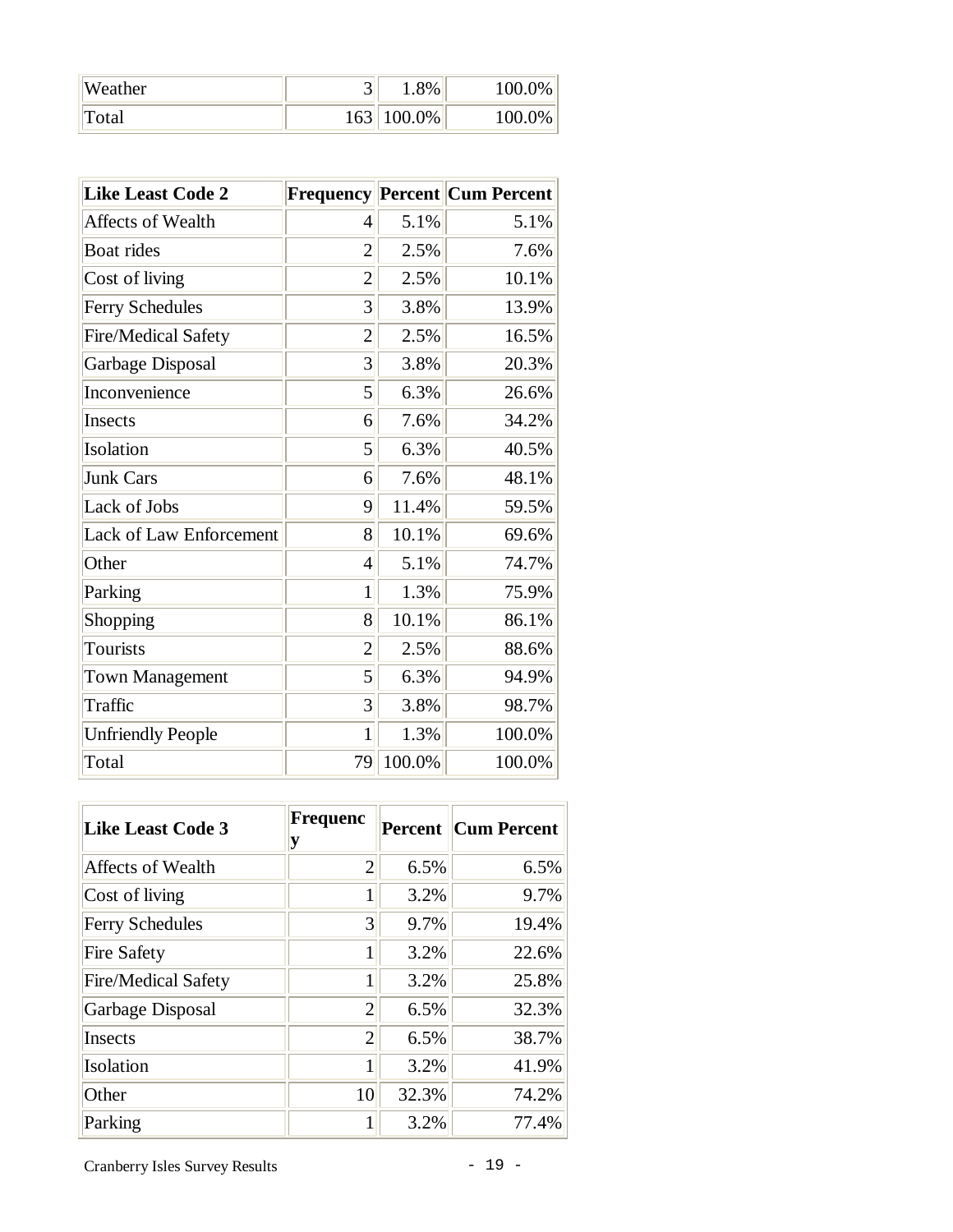| Shopping        |   | $3.2\%$ | 80.6%  |
|-----------------|---|---------|--------|
| Tourists        | 3 | 9.7%    | 90.3%  |
| Town Management |   | 3.2%    | 93.5%  |
| Traffic         | 2 | $6.5\%$ | 100.0% |
| Total           |   | 100.0%  | 100.0% |

3. What issues do you feel should be included in the Comprehensive Plan but were not mentioned in this survey?

| <b>Issue 1</b>              |                |        | <b>Frequency Percent Cum Percent</b> |
|-----------------------------|----------------|--------|--------------------------------------|
| <b>Affordable Housing</b>   | 2              | 3.8%   | 3.8%                                 |
| Development                 | 5              | 9.6%   | 13.5%                                |
| <b>Dwindling Population</b> | 6              | 11.5%  | 25.0%                                |
| Economy                     | 2              | 3.8%   | 28.8%                                |
| Ferry                       | 6              | 11.5%  | 40.4%                                |
| <b>Job Opportunities</b>    | 1              | 1.9%   | 42.3%                                |
| <b>Law Enforcement</b>      | 5              | 9.6%   | 51.9%                                |
| Local services              | 14             | 26.9%  | 78.8%                                |
| <b>Noise</b>                | 1              | 1.9%   | 80.8%                                |
| Over regulation             | 3              | 5.8%   | 86.5%                                |
| Parking                     | $\overline{3}$ | 5.8%   | 92.3%                                |
| Zoning                      | 4              | 7.7%   | 100.0%                               |
| Total                       | 52             | 100.0% | 100.0%                               |

| <b>Issue 2</b>           |    |        | <b>Frequency Percent Cum Percent</b> |
|--------------------------|----|--------|--------------------------------------|
| Development              | 3  | 23.1%  | 23.1%                                |
| Economy                  |    | 7.7%   | 30.8%                                |
| <b>Job Opportunities</b> | 3  | 23.1%  | 53.8%                                |
| Law Enforcement          |    | 7.7%   | 61.5%                                |
| Local services           | 3  | 23.1%  | 84.6%                                |
| Parking                  | 1  | 7.7%   | 92.3%                                |
| Zoning                   | 1  | 7.7%   | 100.0%                               |
| Total                    | 13 | 100.0% | 100.0%                               |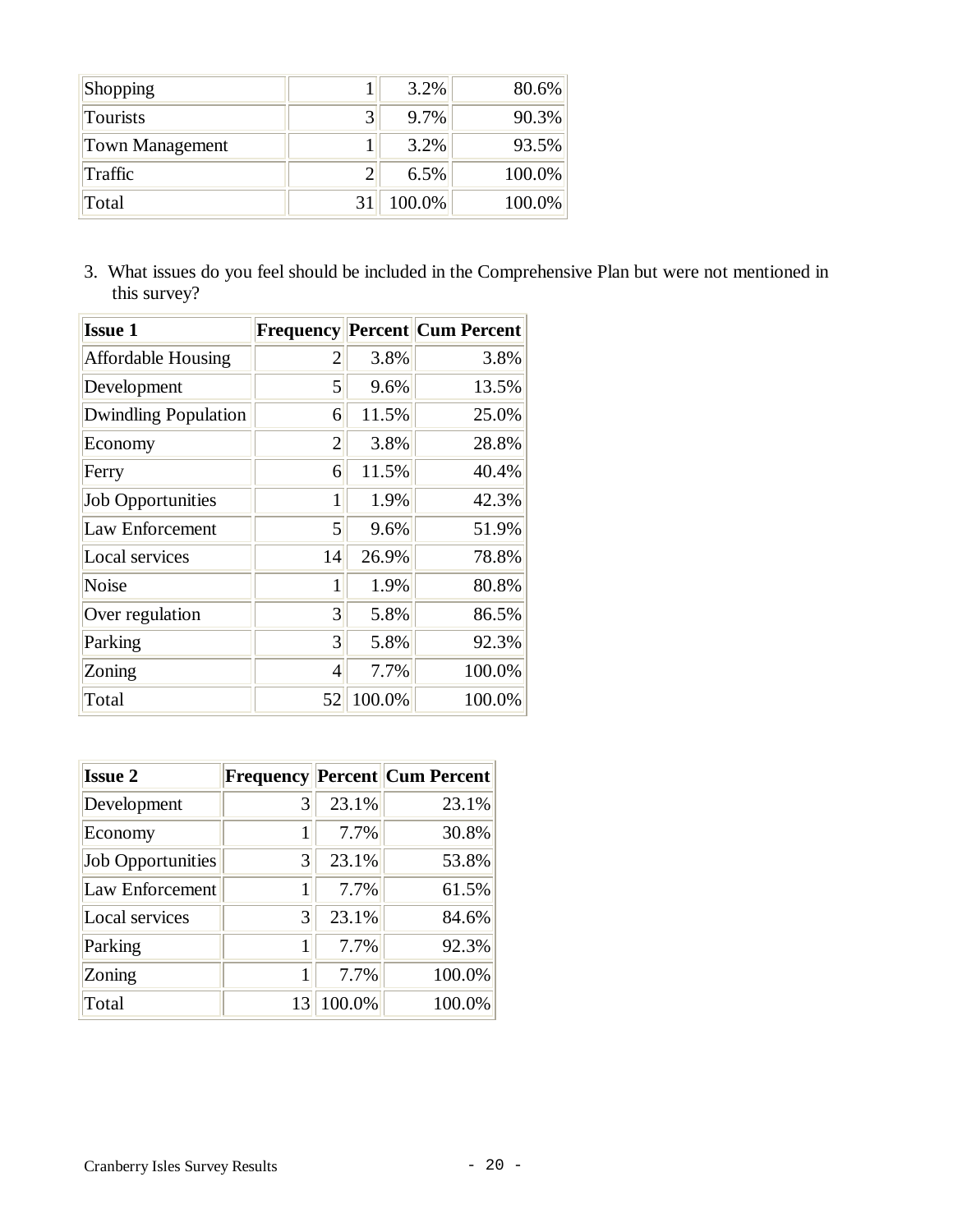4. Additional comments here: (Use additional pages or back if needed.)

## **Additional Comments**

## **Schools**

If we are able to attract more year-rounders – schools will need to be more current and mainland access easier

# **Fire**

More consistent training, town sharing in the cost to individuals to train I have had to take my insurance company to court through the Maine Insurance Bureai the last 2 years because they won't renew our policy.

## **EMT**

Can't rely on our present EMT's being around forever. Needs on going emphasis. EMT Training

### **Road Maintenance**

Ditching culverts for drainage might also help with mosquitoes

One of our issues that has developed in the last 10 years is the gradual deterioration of our property edges at the corner of Harding Road and the Main Road. The stop sign used to be much farther out and curving to the right onto Main Road. Toward the park has widened considerably. We are also losing our lovely maples due to age and are starting to look into a plan to stabilize the road edges (gain some of our corners back) and replant the front of our property and possibly make more of a screen to the noise from the tennis court. We would like to work with the road maintenance folks to shore up our property edge.

### **Waste Disposal**

Let's get this done!!!!!!! Complete plan we now have.

Solid waste needs someone to watch how we use solid waste facilities and an ordinance to follow

solid waste research committee

Go back to stressing recycling, composting & encouraging people to do this more

Grain bags, with the nominal charge, worked, if picked up was on schedule

Attempt to get an exemption from the state for burning of "clean house paper"

Encourage individual home compactors – this could at least cut down on the volume and # of barge trips

Continue to explore a community wide compactor

Charge for large item disposal

Monitor disposal of trash to assist in – means limiting times of access to bins

Police dumping large items in the woods. This is a small place; we know who has what so it

should not be too hard to identify who threw a boat, trailer or car in the woods.

### **Ferry Schedule**

Ferry schedule in summer should include some evening boats

Ferry schedule in winter needs to have earlier AM boat and later afternoon/evening boat so students/workers have better access to mainland activities.

We should consider the Town supporting a municipal commuter boat and boat service to run

year round. Islanders should not be held hostage by B & B or an occasional hangover. Commuting to

the mainland and work should be a citizen's right. Taxpayers should be willing to subsidize as should DOT.

Works with providers for additional boat in the evening and on off season weekends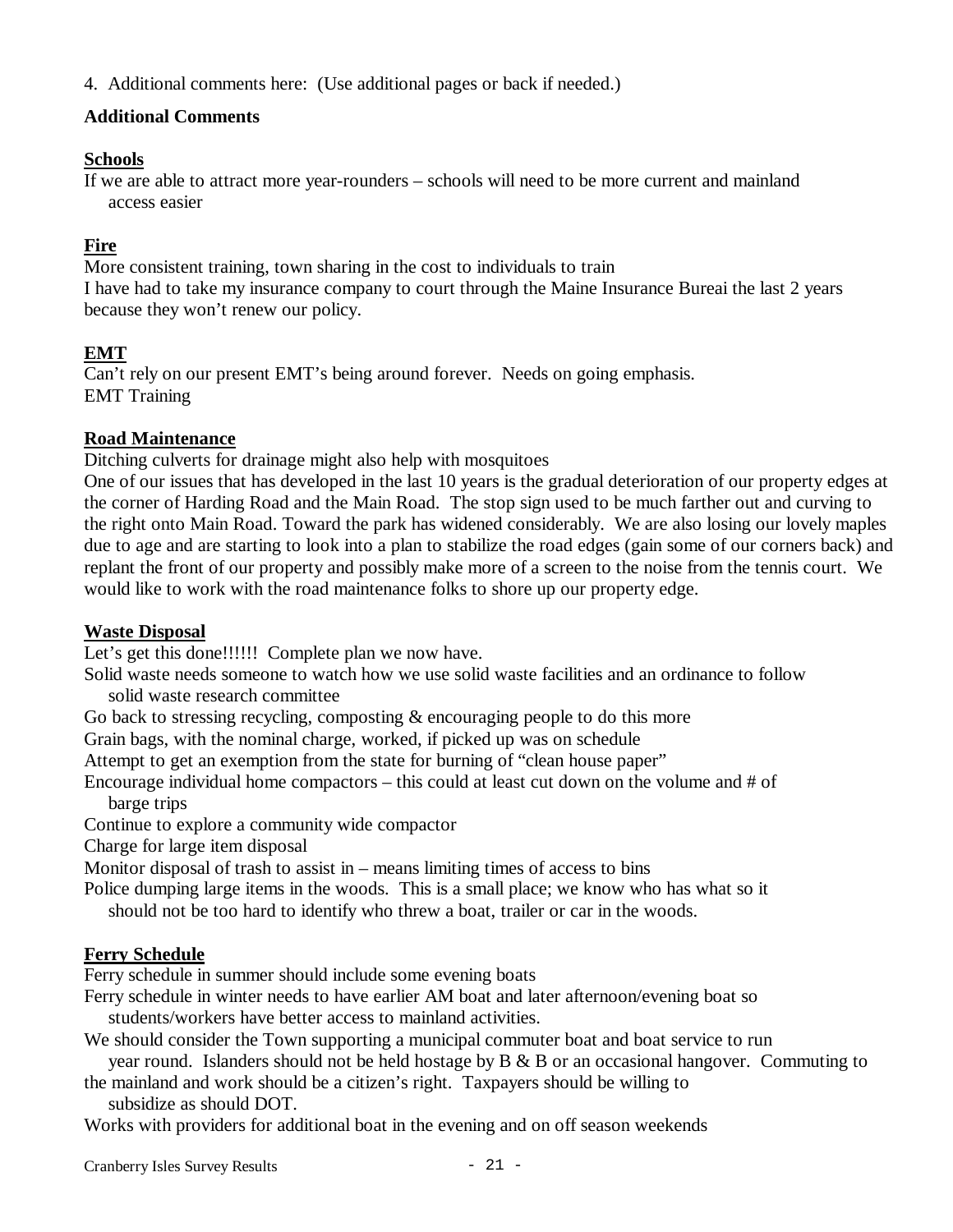## **Employment**

Need to encourage "cottage industries" and freighting of goods onto/off islands

This is clearly linked to "u". High speed Internet. If we could develop some means of making a living over the winter with some creative DSL driven communications supporting a call center for MBNA or services for LL Bean all the effort could be done with remote access technologies

# **Land**

Town and 501-3c organizations need to make greater efforts to obtain land, housing, financing for year round newcomers

# **Utilities**

Internet Connection speed needs improvement

Dead Spots for cell phones needs to be addresses

Maybe town should encourage phone companies to build towers and collect some rent from these companies

Better barging facilities might make "life on island" all winter more certain

Bangor Hydro, Verizon and fuel must be consistently reliable. Our government reps should be able to help. Perhaps a campaign in the press ie, a David and Goliath series on the little guys jousting with giants.

Reasonably priced cable or satellite service. This would make some of us able to set up a home based business and maybe make the island a year round residence.

## **Commercial Freight**

Commercial freight should not be carried on mail boat. Someone is going to get hurt. A separate freight service should carry lumber, store produce, etc. This would not require licensed captains, etc.

### **Waterfront Safety**

Telephone or alarm systems should be installed on town docks in case of emergency. This is especially needed during the off season when the waterfront is empty of people.

### **Vehicles**

The town must also start fining/ticketing vehicle on Islesford that remain unmoved for more than two weeks. We are not a depository for used up motor vehicles. The town field/parking lot is trashed . Should be a law on motor vehicles out here.

Limit two per family for year round. No permanent vehicles for summer residents. On in June, off in September, except for golf carts and the like.

Enforce fee structure, and implement 2 /family restrictions, parking, fee @ town field, No cars for summer residents; golf carts

- While we do not want to limit people's freedom, we also believe some need to respect others on the island. Vehicles are needed, especially for year round residents, but when their life is over the owner should be responsible to get rid of them, off island, in a timely manner. Except when a truck is needed for business, it seems excessive to have more than 1vehicle / household.
- Enforce the deposit/payment to bring a vehicle on the island

Golf carts are a great way to get around

I would support a "deposit" or disposal tax on every vehicle brought on the island.

Need to remove unwanted vehicles/boats maybe at town cost.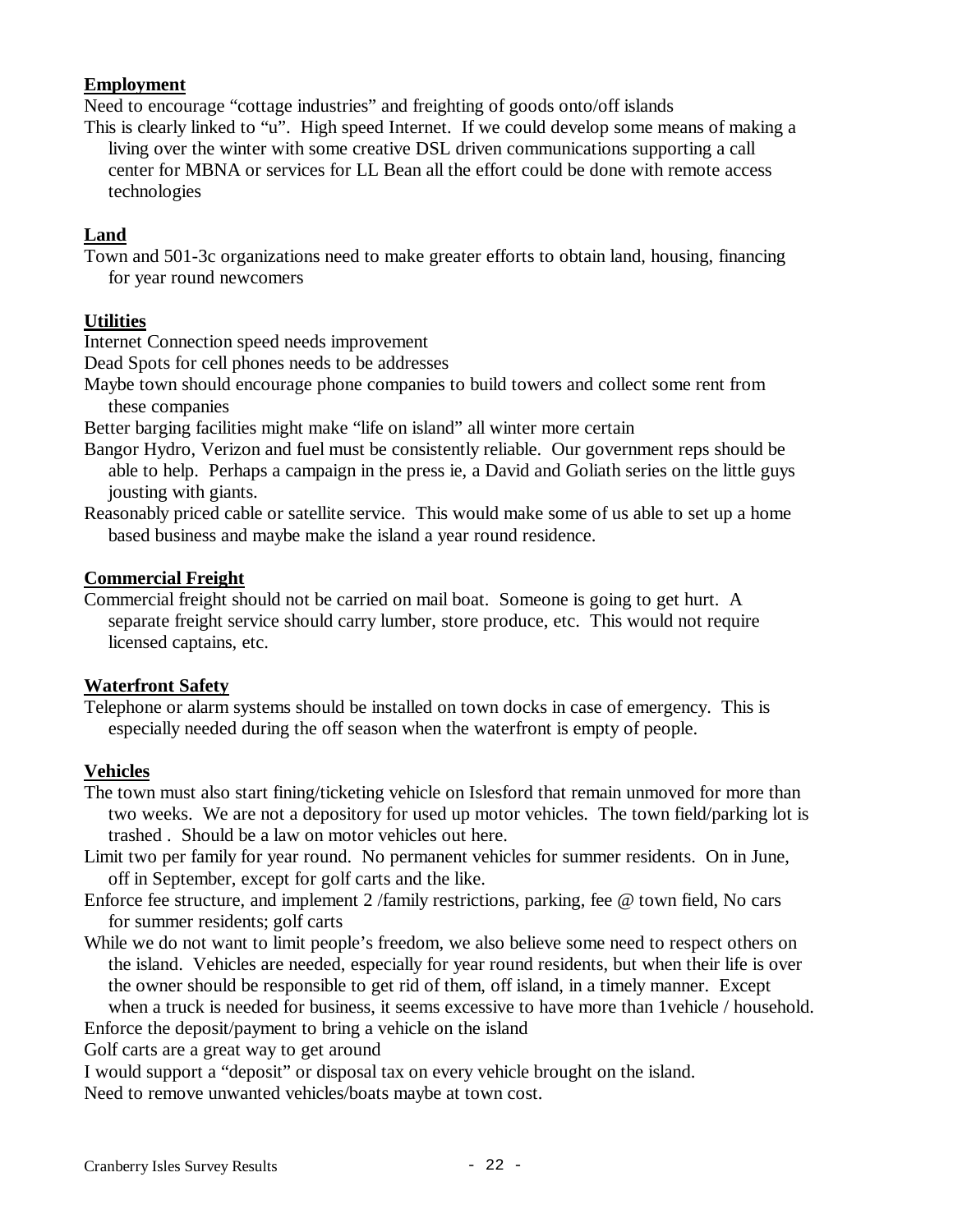### **Mosquitoes**

- Drainage, bats, dragonflies. Encourage residents to make sure they do not have standing water on their properties in tires, cane, etc. Education.
- A slippery issue but with the West Nile moving north, we'll have to deal with this sooner or later.

#### **Law Enforcement**

Enforce the existing zoning regs so people don't become cynical and lose faith in the system.

#### **Affordable Housing**

- It's a real problem but renting out your house can create problems as well. Especially if the place is older or inadequately equipped for year round habitation. The fact that everyone is on septic is scary for property owners.
- It would be nice if the town could create a triplex or small apartment building but I believe that it is unrealistic to expect taxpayers to pay for it.

#### **Development of Inland Land**

The unfortunate result of inflation is that woodlots are worth big bucks. They aren't a source of firewood for the owners. If the interior wooded areas of the island are cut with roads and allowed to become developed, it will permanently alter the wild aspect of large parts of both Little and Great Cranberry. But going back to fire protection, the idea of creating fire breaks should not be ruled out.

#### **General**

I've been thinking about what matters to me big time when I think of the future at Isleford. I am not a year round resident. I'm not really a summer resident any longer either. I own no property on the island now. I don't plan to live on Islesford, **BUT** I LIVE YEAR ROUND NEARBY IN Southwest Harbor as of 1999 and my passion for Islesford has been constant and always enlivened. Since 1941-the year I was born, I was lucky to grow up in the era when we Lord kids were on the island all summer, every summer. Now the Lord family house is owned by sixteen first cousins. Long stays for anyone are out of the question. Now Dick Atlee and I relate to the island through the year-round community, and each summer we make sure the annual July maypole and August Literary evening happen for the community.

It's a rich brew of interesting and interested people interacting in a myriad of ways. Really quite extraordinary. Not to be taken for granted.

I hope we can continue to cultivate an environment in which the pot can be stirred as new ingredients are added. May the brew be savored?

People contribute their energies to the good of the community in a multitude of different ways, depending upon their talents, skills, interests, and ability to give at various stages of their lives. In a small community, one can see this played out and it's good for everyone including the kids. With many summer residents on the island for relatively short times in this era, it would be wise to find ways to encourage – seeking – their help when needed on the community. It can be a two way all around good experience.

This brings me to the geographic layout of the central village and roads on Islesford. I hope collective attention will be paid to making roads safe from speeding vehicles so that little kids on bikes and old ladies with walkers and everyone else will feel fine about using the roads. Because the chance encounters in the roads create an aspect of the rich brew: people coming together. There are way more cars than when I was a kid. I understand the trucks for workers (construction, fishermen) but cars....cars....cars....? (The Lord